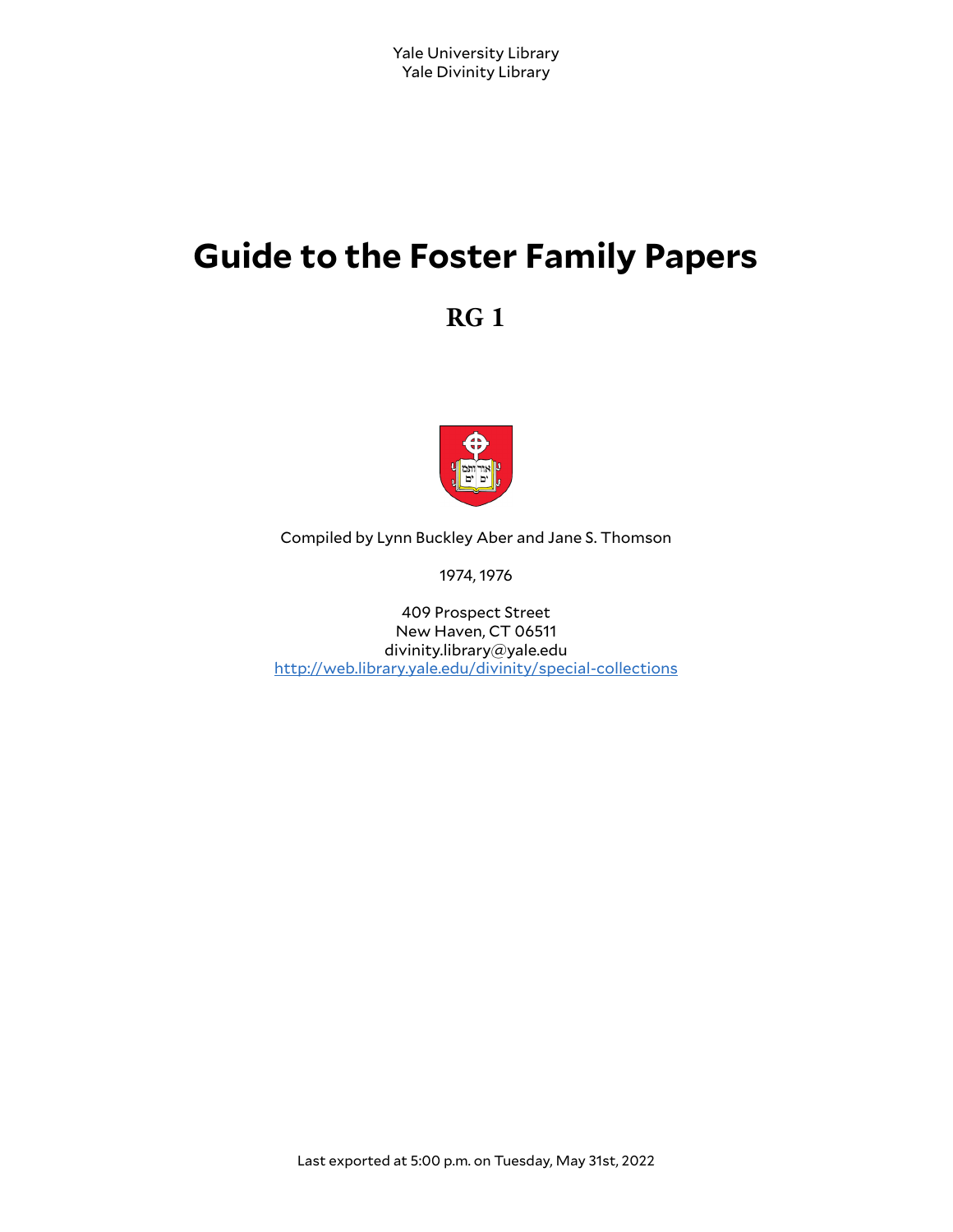# **Table of Contents**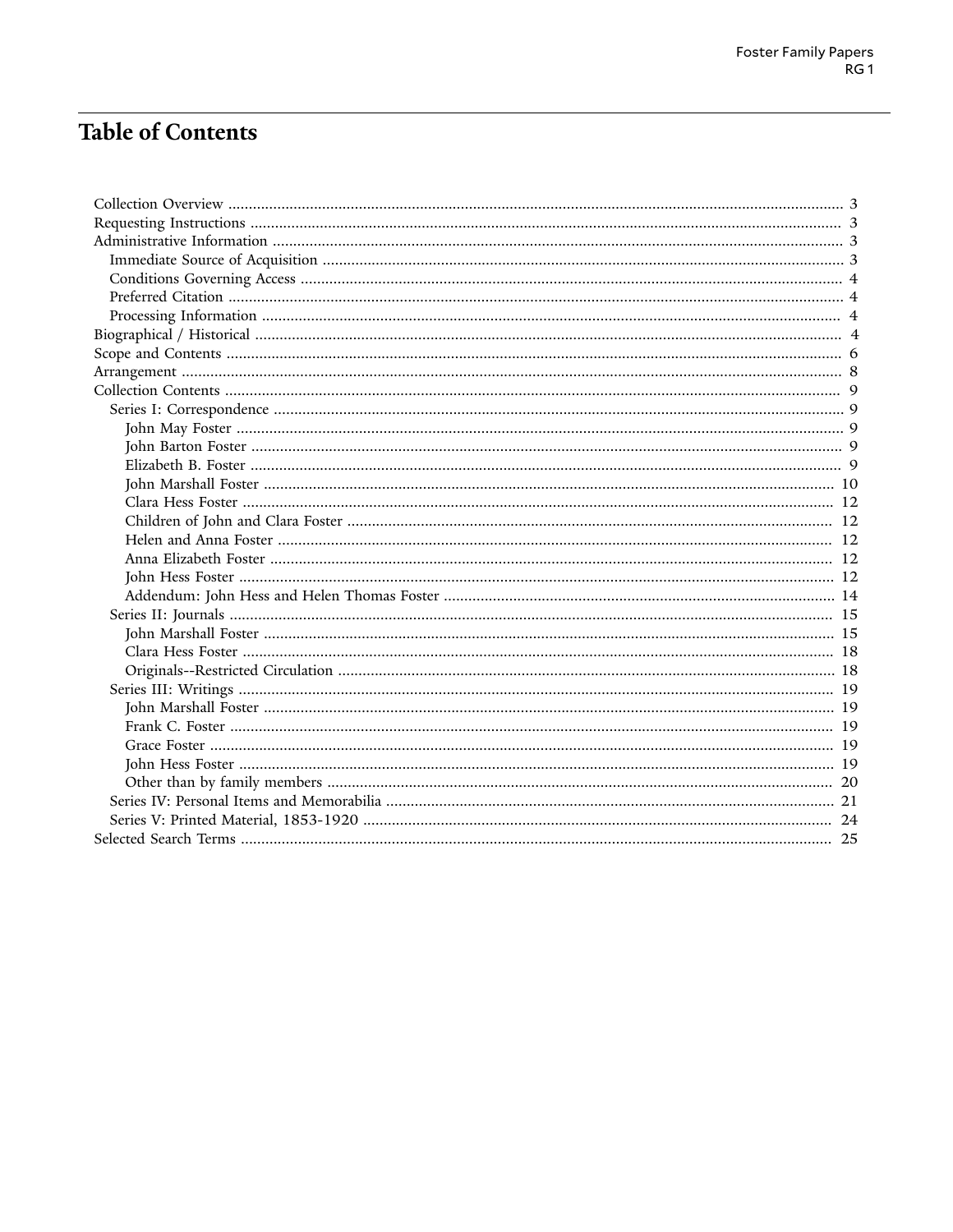# <span id="page-2-0"></span>**Collection Overview**

|                                                | <b>REPOSITORY:</b> Yale Divinity Library<br>409 Prospect Street<br>New Haven, CT 06511<br>divinity.library@yale.edu<br>http://web.library.yale.edu/divinity/special-collections                                                                                                                                                                                                                                                                                                                                                                                                                                                                                                                                                                                                                                                                                                                                                                                                                                                                                                                                     |
|------------------------------------------------|---------------------------------------------------------------------------------------------------------------------------------------------------------------------------------------------------------------------------------------------------------------------------------------------------------------------------------------------------------------------------------------------------------------------------------------------------------------------------------------------------------------------------------------------------------------------------------------------------------------------------------------------------------------------------------------------------------------------------------------------------------------------------------------------------------------------------------------------------------------------------------------------------------------------------------------------------------------------------------------------------------------------------------------------------------------------------------------------------------------------|
| <b>CALL NUMBER: RG1</b>                        |                                                                                                                                                                                                                                                                                                                                                                                                                                                                                                                                                                                                                                                                                                                                                                                                                                                                                                                                                                                                                                                                                                                     |
|                                                | <b>CREATOR: Foster family</b>                                                                                                                                                                                                                                                                                                                                                                                                                                                                                                                                                                                                                                                                                                                                                                                                                                                                                                                                                                                                                                                                                       |
|                                                | <b>TITLE:</b> Foster Family Papers                                                                                                                                                                                                                                                                                                                                                                                                                                                                                                                                                                                                                                                                                                                                                                                                                                                                                                                                                                                                                                                                                  |
|                                                | <b>DATES: 1836-1974</b>                                                                                                                                                                                                                                                                                                                                                                                                                                                                                                                                                                                                                                                                                                                                                                                                                                                                                                                                                                                                                                                                                             |
| PHYSICAL DESCRIPTION: 7 linear feet (22 boxes) |                                                                                                                                                                                                                                                                                                                                                                                                                                                                                                                                                                                                                                                                                                                                                                                                                                                                                                                                                                                                                                                                                                                     |
| <b>LANGUAGE: English</b>                       |                                                                                                                                                                                                                                                                                                                                                                                                                                                                                                                                                                                                                                                                                                                                                                                                                                                                                                                                                                                                                                                                                                                     |
|                                                | <b>SUMMARY:</b> The papers relate to missionary work in China and Thailand from 1888-1927,<br>to educational institutions with which the Fosters were involved, and to the<br>personal and family life of several generations of Foster family members.<br>Correspondence mainly consists of letters received by various members of<br>the Foster family. Of particular interest are the journals of John Marshall<br>Foster, 1888-1916, describing life and events in China, especially the effects of<br>the Boxer Rebellion on the American missions. The Fosters were a family of<br>American Baptist missionaries. John Barton Foster, was a teacher, editor of<br>Zion's Advocate, minister and professor of Greek and Latin at Colby College.<br>His son, John Marshall Foster, helped found the Baptist Church at Vassalboro,<br>Maine, and was a missionary to China and Thailand from 1888 to 1921. Clara<br>Hess Foster, the wife of J. M. Foster, and their children Frank, Anna, and<br>John Hess also served as missionaries in China. John Hess Foster was on the<br>medical staff of Yale-in-China. |
|                                                | <b>ONLINE FINDING AID:</b> To cite or bookmark this finding aid, please use the following link: https://<br>hdl.handle.net/10079/fa/divinity.001                                                                                                                                                                                                                                                                                                                                                                                                                                                                                                                                                                                                                                                                                                                                                                                                                                                                                                                                                                    |

# <span id="page-2-1"></span>**Requesting Instructions**

To request items from this collection for use on site, please use the request links in the HTML version of this finding aid, available at <https://hdl.handle.net/10079/fa/divinity.001>.

Key to the container abbreviations used in the PDF finding aid:

b. box

f. folder

# <span id="page-2-2"></span>**Administrative Information**

# <span id="page-2-3"></span>**Immediate Source of Acquisition**

Gift of the Foster family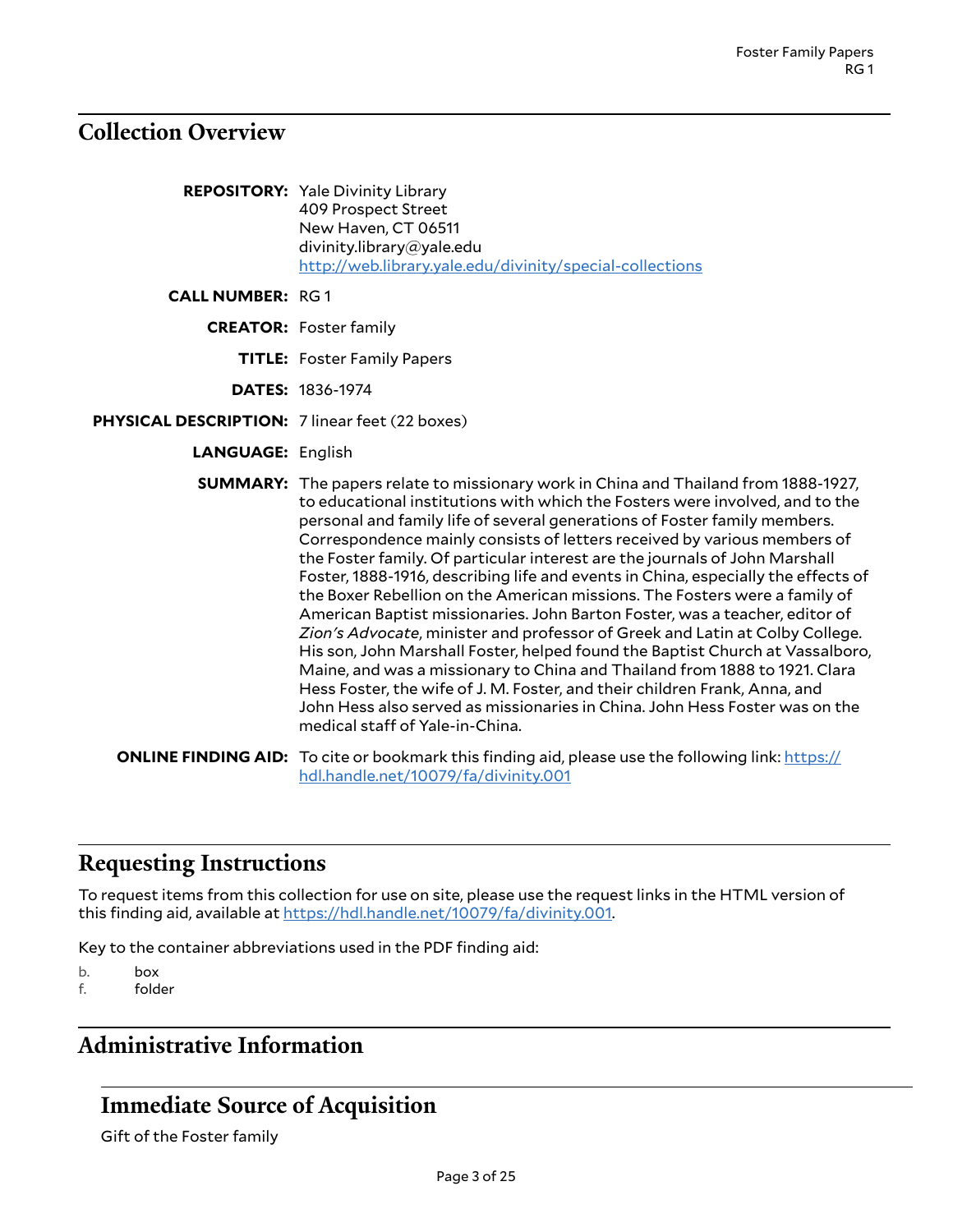### <span id="page-3-0"></span>**Conditions Governing Access**

The materials are open for research.

# <span id="page-3-1"></span>**Preferred Citation**

Foster Family Papers (RG 1), Special Collections, Yale Divinity School Library.

# <span id="page-3-2"></span>**Processing Information**

Place names were modernized in the description, with the name originally used in the collection material or in an older version of the finding aid in parenthesis: e.g. "Beijing (Peking)" or "Benin (Dahomey)".

# <span id="page-3-3"></span>**Biographical / Historical**

John Barton Foster, founder of this Baptist missionary family, was born in Boston, Massachusetts, on January 8, 1822. Though there is little information regarding his parents, there is evidence of at least two or three possible siblings: Bina Kingsbury, Clymena Robinson, and Annie Richardson.

At the age of six, Foster became a resident of Waterville, Maine. He was one of the first pupils to enroll at the Waterville Academy, now Oak Grove-Coburn, when it opened in 1829. According to one obituary, Foster spent part of his time between 1836-1839 learning a trade, although none is specified. (See "Obituaries and Miscellaneous," Series 5, Box 16, Folder 120. All quotes, unless otherwise indicated are from this source.) In 1839, Foster entered Colby College, then called Waterville College, where he is recorded as having high rank as a scholar, especially in the classics. After graduation in 1843, Foster taught at academies at China, Maine, and Lexington, Massachusetts. Resigning his position in the latter institution in 1847, he entered Newton Theological Institution, and was graduated in 1850. *The General Catalogue of The Newton Theological Institution 1826-1943* records John Barton Foster as an 1850 graduate, with experience teaching at China, Maine from 1844-1845, and at Lexington, Massachusetts from 1845-1846. A child's essay mentions that Foster was sent as a replacement for the first pastor of the Gardiner Village Baptist Church on January 9, 1846, serving there for three years. (See "Writings, Series 3, Box 13, Folder 6, for essay by Pete Glasier.)

During the summer following graduation, Mr. S.G. Smith, a former associate of Foster's from Newton Theological Institution, vacated the editorship of *Zion's Advocate*, a Baptist newspaper printed weekly at Portland, Maine. Foster assumed the position of editor. The September 20, 1850 issue of *Zion's Advocate* was the first to bear the imprint "J.B. Foster, Editor." It is likely that his marriage to Ann Doe, of whom little is known, occurred during this period. Foster's only child, John Marshall Foster, was born at Portland, Maine, on July 21, 1857.

Foster remained with the newspaper until 1858, when, like his predecessor, he joined the faculty at Colby College. Early in 1862 his wife, Ann Doe Foster, died. By 1872, Foster had remarried. His second wife, Elizabeth, was the daughter of Deacon J. W. Philbrook of Waterville, Maine.

Foster headed the Department of Latin and Greek Literature at Colby College for fifteen years. When the department divided in 1873, he retained the chair of Greek Literature. The college awarded him an honorary LL.D. in 1876. In 1893 or 1894, Foster resigned to become Professor Emeritus .

In addition to his academic life, Foster participated in a host of religious activities. He taught an adult Bible class for over thirty years, and was on the Standing Committee of his church for nearly that long. He was also church treasurer, Supervisor of Waterville Public Schools, an occasional preacher, and Treasurer of the Maine Baptist Missionary Convention from 1863-1893. The "limitation of physical infirmity", noted in one obituary, is the only mention of a possible handicap. Foster died on August 19, 1897, at the age of seventyfive.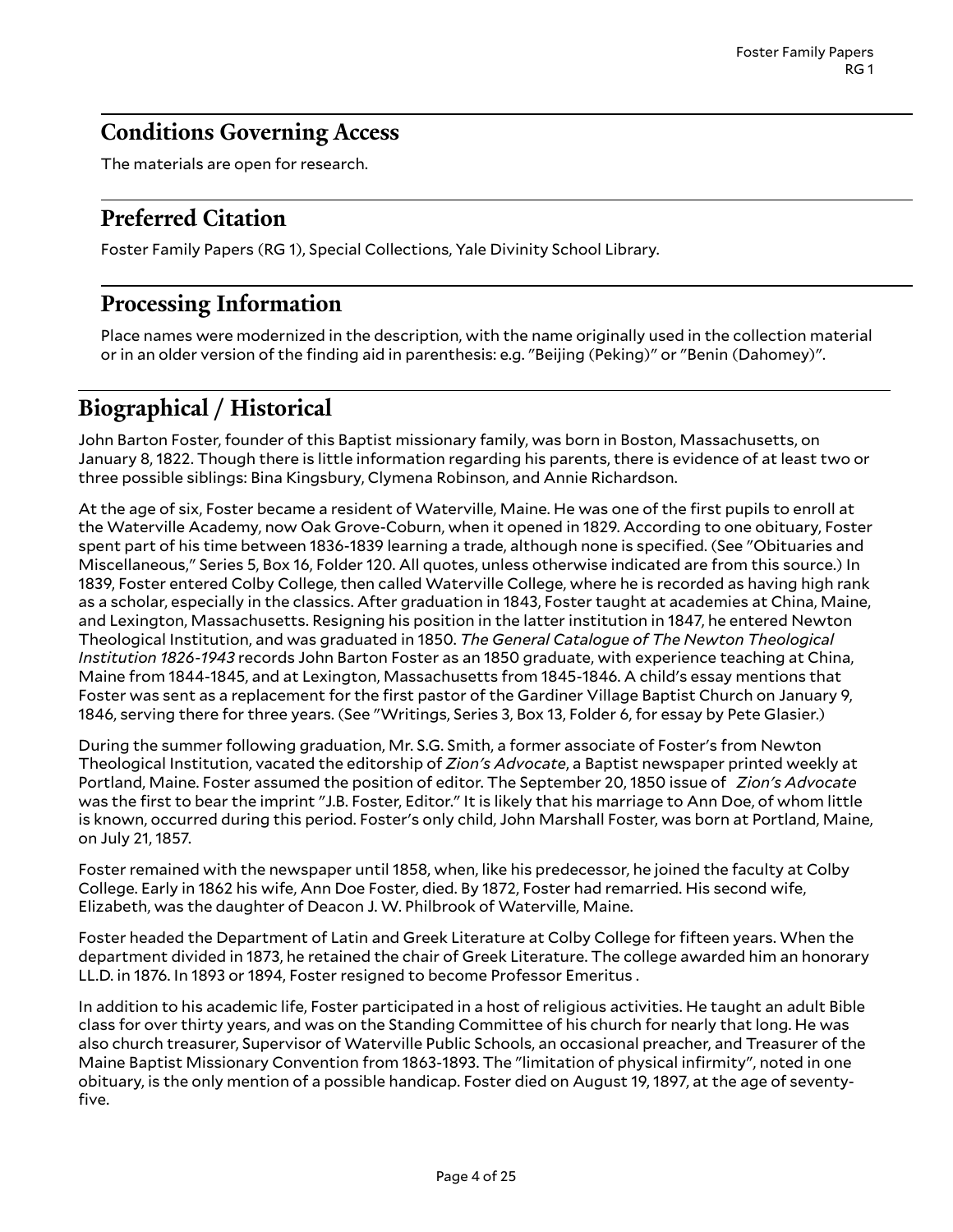John Marshall Foster was born John May Foster and changed his middle name at an unknown date. He shared his father's academic and religious interests. After graduating from Coburn Classical Institute, now Oak Grove-Coburn, Foster joined the Class of 1877 at Colby College. In 1877, he probably entered a business venture in New Britain, Connecticut. A telegram to his stepmother asking that she come to New Britain immediately as her stepson was seriously ill is one of the few traces of this period.

Foster entered Newton Theological Institution in 1884, was ordained three years later on October 17, 1887, and helped found the Baptist Church at Vassalboro, Maine, during this period. It was also in 1887 that Foster responded to an appeal for China volunteers made by Baptist missionary William Ashmore. Sailing from San Francisco later the same year, Foster's journey ended at Shantou (Swatow), center of the South China Mission on January 4, 1888. (Rev. William Ashmore, who had planned the opening of the Shantou (Swatow) station in 1858, began actual work at the mission in 1863. In 1872, he assumed the leadership of the station, which Clara Hess and John Marshall Foster arrived at a decade later. Ashmore's awareness of the need for a native ministry eventually resulted in the establishment of the Ashmore Theological Seminary, of which Foster served as acting President from 1909-1921, according to the *General Catalogue of The Newton Theological Institution 1826-1943*.)

In January 1889, Foster married fellow Baptist missionary Clara Hess, who had also been recruited by William Ashmore. Clara Hess (1859-1945), a native of Buffalo, New York, was one of thirteen children of immigrants from Baden-Baden, Germany. She taught German in Buffalo, New York, before her departure for Shantou (Swatow). Clara Joined the South China Mission on Christmas Day 1886 or 1887, with the purpose of assisting Adele M. Fielde. Miss Fielde had founded a training school for "Bible women", native women who performed Christian services and acted as the link between the missionaries and the native church. Clara studied the Chinese language under Miss Fielde's special supervision, using her published text, *First Lessons in the Swatow Dialect*, as a guide. Clara's time was spent immersed in women's activities, taking charge of women's field work, the women's school, and at one time, the girls' school as well. Her first child, Anna Elizabeth Foster, was born in January 1899. Five other children were to follow: John Hess, Helen, Frank Clifton, Clarence, and Grace.

The Fosters returned to the United States for their first furlough in 1894 and stayed for three years. After the first year, spent at Clifton Springs, New York, the family moved to Burton, Vashon Island, Washington, located between Seattle and Tacoma. John Marshall Foster had purchased property in Centralia, Washington, also near Tacoma, about 1893, which may have provided impetus for the move West.

At Burton, the Fosters helped establish the "Home for the Children of Foreign Missionaries", which lodged the three eldest Foster children when their father returned to China in 1897. Clara Hess Foster remained nearby with the younger children. In 1898, after the death of his father, John Marshall Foster returned briefly to the United States, arriving in May, sailing in November. Clara and the youngest children returned with him to China at this time.

The outbreak of the Boxer Rebellion in 1900, however, forced Clara to return to America with the children. A postcard to his stepmother indicates that John Marshall Foster spent time in Bangkok, Thailand (then "Siam"), the location of another Baptist Mission, about 1902. In 1903, he began a second furlough and received an honorary D.D. degree from Colby College for his part in saving the Shantou (Swatow) mission during the Boxer Rebellion.

For the duration of the second furlough, 1903-1908, John Marshall Foster was President of Vashon College and Academy, at Burton, Washington. The institution, founded as a seminary for young women and a military academy for young men and boys, floundered under financial difficulty. Fire destroyed the administration building in 1909. This was apparently a trying period for the Foster family, as John Marshall Foster mentions "the hard time we have been through the past few years" and "the heavy strain of life" in an October 19, 1908 letter to his stepmother. A year later, October 22, 1909, he still notes "the storm and stress of the years we carried the load up at the college" in another letter to Elizabeth B. Foster.

In 1908, Foster began his third term of field service, while the family remained at Burton. At least part of the term probably 1909-1910 and 1912, was spent in Bangkok, Thailand. Foster became acting President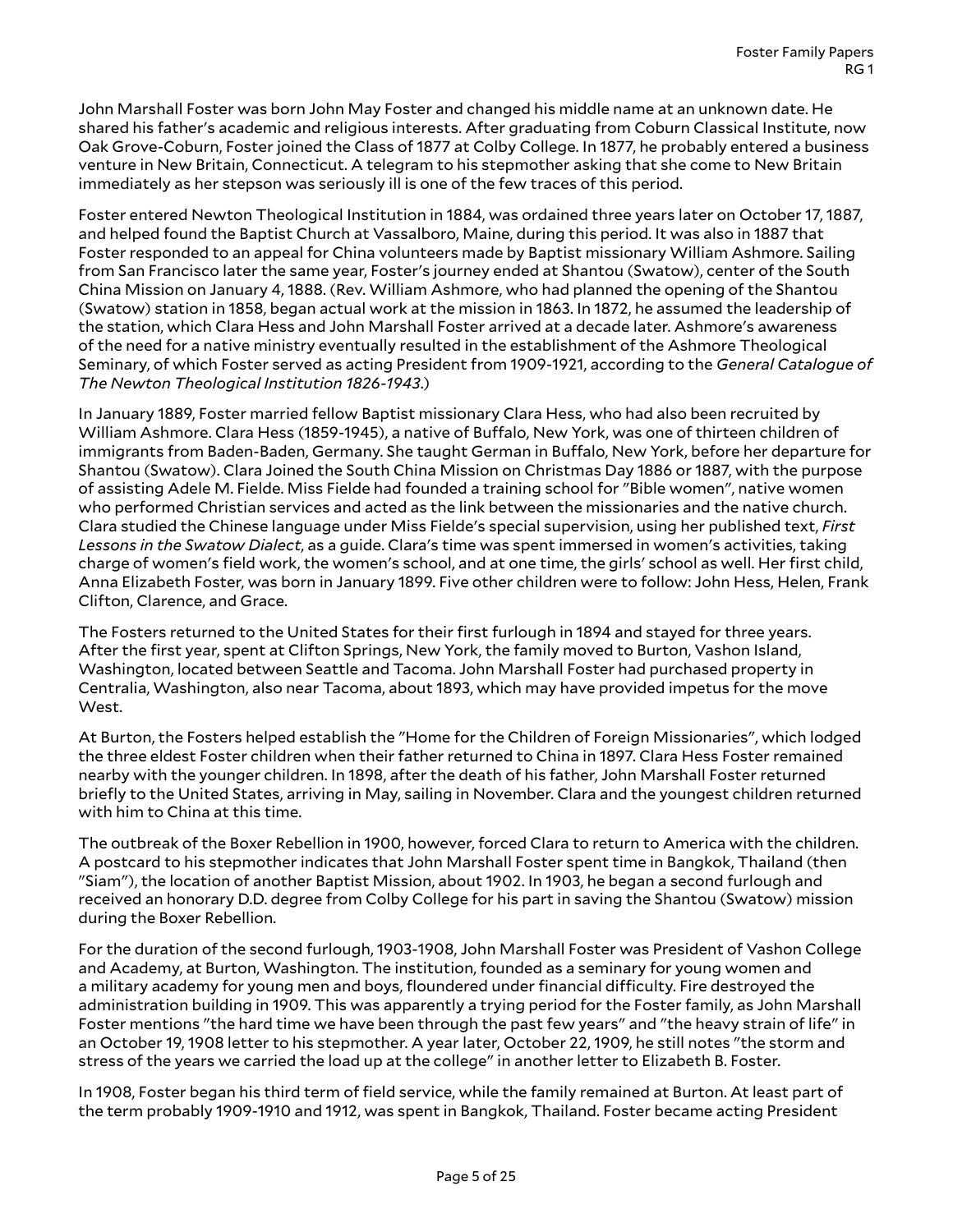of Ashmore Theological Seminary in 1909, a position he held until 1921. In 1914, he returned briefly to the United States via Siberia and England.

Foster's final term began in 1914, and again he visited Thailand (Siam). In 1915 Clara Hess Foster returned to China after an absence of fiteeen years. The following year, Frank Clifton Foster, their son, arrived at Shantou (Swatow). The eldest Foster child, Anna Elizabeth, returned to teach in her native land in 1917. Another Foster, John Hess, began teaching at Yale-in-China, Changsha, Hunan, two years later.

In 1921, John Marshall Foster's health began to fail, and he retired to Buffalo, New York. In a letter dated August 31, 1921(?), Frank Clifton Foster writes of an unexplained great shock which was expected to hospitalize his father for several weeks. John Marshall Foster died at Buffalo, New York, on May 9, 1924. Clara Hess Foster lived with her children until her death in 1949.

Anna Elizabeth, John Hess, and Frank Clifton, three of the children of Clara Hess and John Marshall Foster carried on the tradition of their parents by returning to China to work. Anna E. Foster returned to China in 1917 under the auspices of the American Baptist Mission Society. She taught at the Kwang Yit Girls' School in Meiheien, South China until 1940 when illness and the Communist take-over caused her return to the United States. She worked for twelve years as an officer at the Massachusetts Reformatory for Women in Framingham before her retirement. Anna E. Foster died May 25, 1968. Frank Clifton Foster, born in 1894, returned to China in 1916 and taught at the Swatow Academy in Shantou (Swatow) until 1919. When World War I broke out, Frank left to serve with the YMCA, American Expeditionary Forces in Siberia and Manchuria for six months. A graduate of Colby College, Union Theological Seminary, and Columbia University, Teachers College, he had a varied career serving as Professor of Education, University of Maine, Specialist Institutional Services, and Director, UNRRA, Germany, President of Asheville Normal and Teachers College, Asheville, North Carolina. He retired in 1970, and died in 1973.

John Hess Foster, born in 1891, graduated from Medical School at the University of Pennsylvania in 1917 and returned to China in 1919 to spend almost nine years on the Medical Staff of the Hunan-Yale Hospital in Changsha. During the period 1919 to 1927 he spent one year (1923-1924) working and studying in the Boston City Hospital and as an Assistant in Medicine at Harvard University. In January, 1927, when a student strike finally closed the academic branches of Yale-in-China, John Hess, his wife, Helen, and children John and Ann, left Changsha along with a number of other Yale-in-China personnel. In February several of the families sailed to the United States on the "President Jackson". Later in the spring of 1927 the family settled in Waterbury, Connecticut where Dr. Foster began his private medical practice. John Hess Foster died March 2, 1985.

For further information regarding the Foster family see:

Andover-Newton Bulletin Alumni Directory. 1960. 52, no. 4 (April 1960) . Ashmore, Lida Scott. *Historical Sketch of the South China Mission*. Shanghai: Methodist Publishing House, 1920. Pierce, Richard D. ed., *General Catalogue of the Newton Theological Institution*, 1825-1943. Newton Centre: The Newton Theological Institution, 1943.

### <span id="page-5-0"></span>**Scope and Contents**

I. [Correspondence,](#page-8-5) 1836-1974 II. Journals, [1888-1916](#page-13-1) III. Writings, [1872-1973](#page-20-1) IV. Personal Items and [Memorabilia,](#page-20-2) 1865-1945 V. Printed Material, [1853-1920.](#page-23-1)

The Foster Family Papers date from the mid-nineteenth century, encompassing over one hundred years and three generations of Fosters. The bulk of the material concerns the years 1888-1916, and although some business correspondence is included, the papers primarily deal with family affairs.

The first series, Correspondence, mainly consists of letters received by various members of the Foster family. With the exception of correspondence exchanged between John Barton Foster and John Marshall Foster, there is little material written by the Fosters. The series is divided into six sections: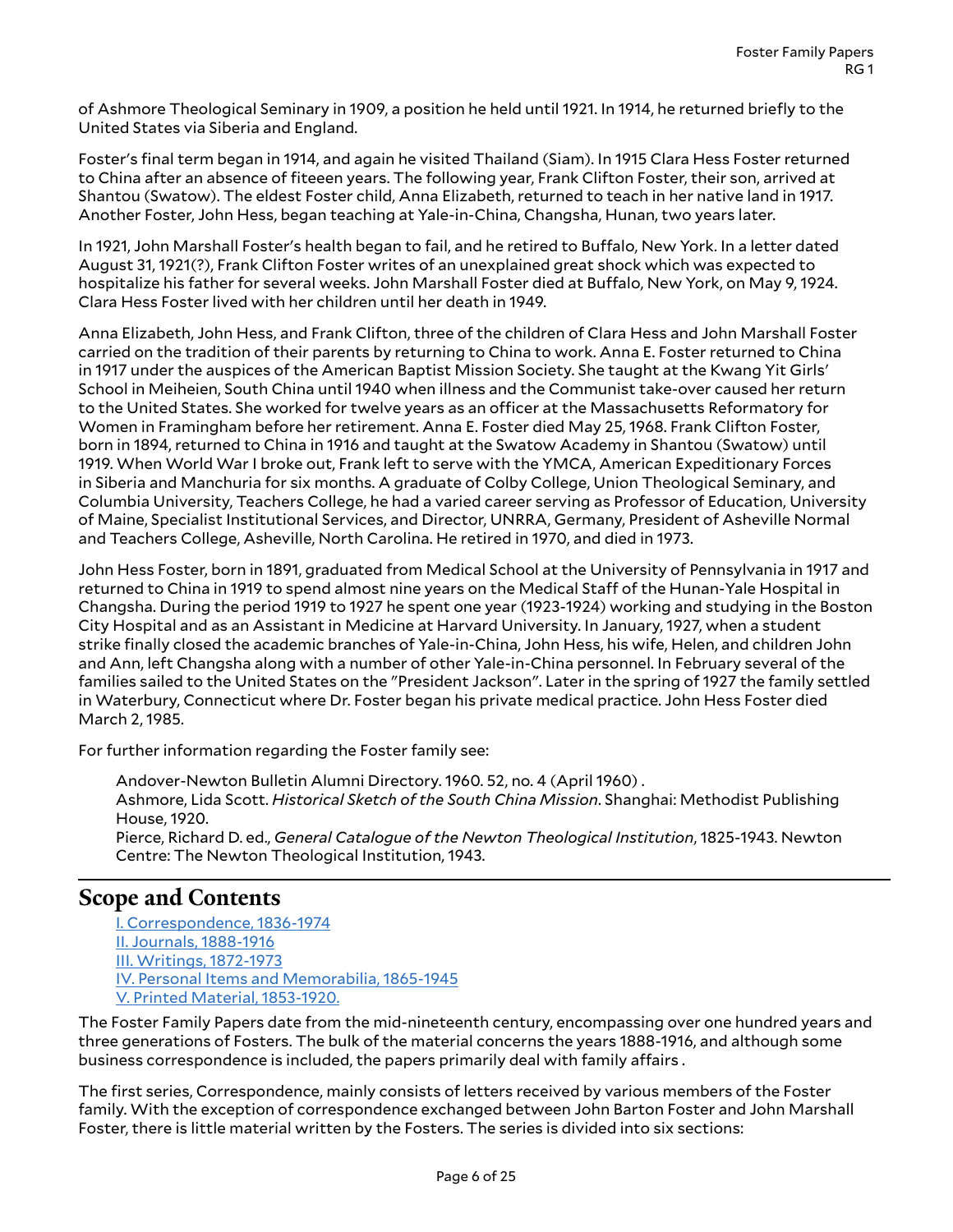Correspondence of John May Foster Correspondence of John Barton Foster Correspondence of Elizabeth B. Foster Correspondence of John Marshall Foster Correspondence of Clara Hess Foster Correspondence of the Children of John and Clara Foster

There are two alphabetical sequences within some of these sections because of a major addendum to the papers.

The Correspondence of John May Foster (apparently the father of John Barton Foster) dates from the 1830s and is related to the settlement of an Estate. The Correspondence of John Barton Foster, although not extensive, contains material from 1851-1887. The material includes "Letters to the Editor" written while Foster was editor of *Zion's Advocate*, letters of condolence at the death of his first wife, Ann Doe Foster, and correspondence to his son. The latter was written primarily between 1884-1887, during John Marshall Fosters years at Newton Theological Institution.

The third section, Correspondence of Elizabeth B. Foster, includes material regarding legal and financial concerns at the death of her husband, John Barton Foster. A note addressed to "Cousin Lizzie" from Shailer Mathews, noted theologian and author, is of special interest. Mathews was Dean of the University of Chicago Divinity School from 1908-1932, and Emeritus from 1932-1941. His wife, May Elden Mathews may have been a cousin of Elizabeth B. Foster.

The Correspondence of John Marshall Foster comprises the bulk of the Correspondence series. Prior to 1884, his first year at Newton Theological Institution, there is little material. The Newton years, 1884-1887, however, mark the beginning of a correspondence with his parents that lasted until 1914. The Correspondence of John Marshall Foster is complemented by the Journals which he kept from 1888-1916 (See Series II) Together they form an extensive record of his life and career with the American Baptist Missionary Society. Among the correspondents of John Marshall Foster is the Baptist missionary, Rev. William Ashmore, whose appeal for China volunteers in 1887 convinced Foster to take up field service.

The Correspondence of Clara Hess Foster contains material dating from 1889, the year of her marriage to John Marshall Foster, through 1916. Most of her letters were written to her husbands parents' Mr. and Mrs. John Barton Foster. The Journal of Clara Hess Foster, written during 1915-1916, supplements her correspondence.

The final Section, Correspondence of the Children of John and Clara Foster, consists primarily of letters of John Hess Foster. Of particular interest is the correspondence of 1926 and 1927, which describes the student strikes and labor disorders at Hunan Yale Hospital and the Foster family's ensuing departure. This section also contains letters written by Anna, John, Helen, Frank, Clarence, and Grace Foster to their grandparents and to each other.

The second series of the Foster Family Papers, Journals, contains the Journal of John Marshall Foster and the Journal of Clara Hess Foster. This material served as a combination of correspondence and narrative from the missionaries to their family. John Marshall Foster's early diary letters were sent directly to his parents in Waterville, Maine. The later journals, dating from approximately 1900, were read first by his wife and children in Washington state, and then forwarded to his stepmother, Elizabeth B. Foster.

The Journals of John Marshall Foster, written between 1888-1916, consist of approximately 3400 typed and handwritten pages. They form the single most extensive set of materials in the Foster Family Papers. The only interruption in the twenty-six year span of Foster's Journals occurs during his second furlough, 1903-1908, while he was President of Vashon College, Vashon Island, Washington. These Journals record daily life in Southern China, with note of political and religious matters. Of particular interest are the Journals written at the time of the Boxer Rebellion and those which describe Foster's travels.

The Journals of Clara Hess Foster were written between 1915-1916, after her return from a fifteen year absence from China. Clara's journals were sent to the United States to be read by her children. The material concerns primarily family and travel news.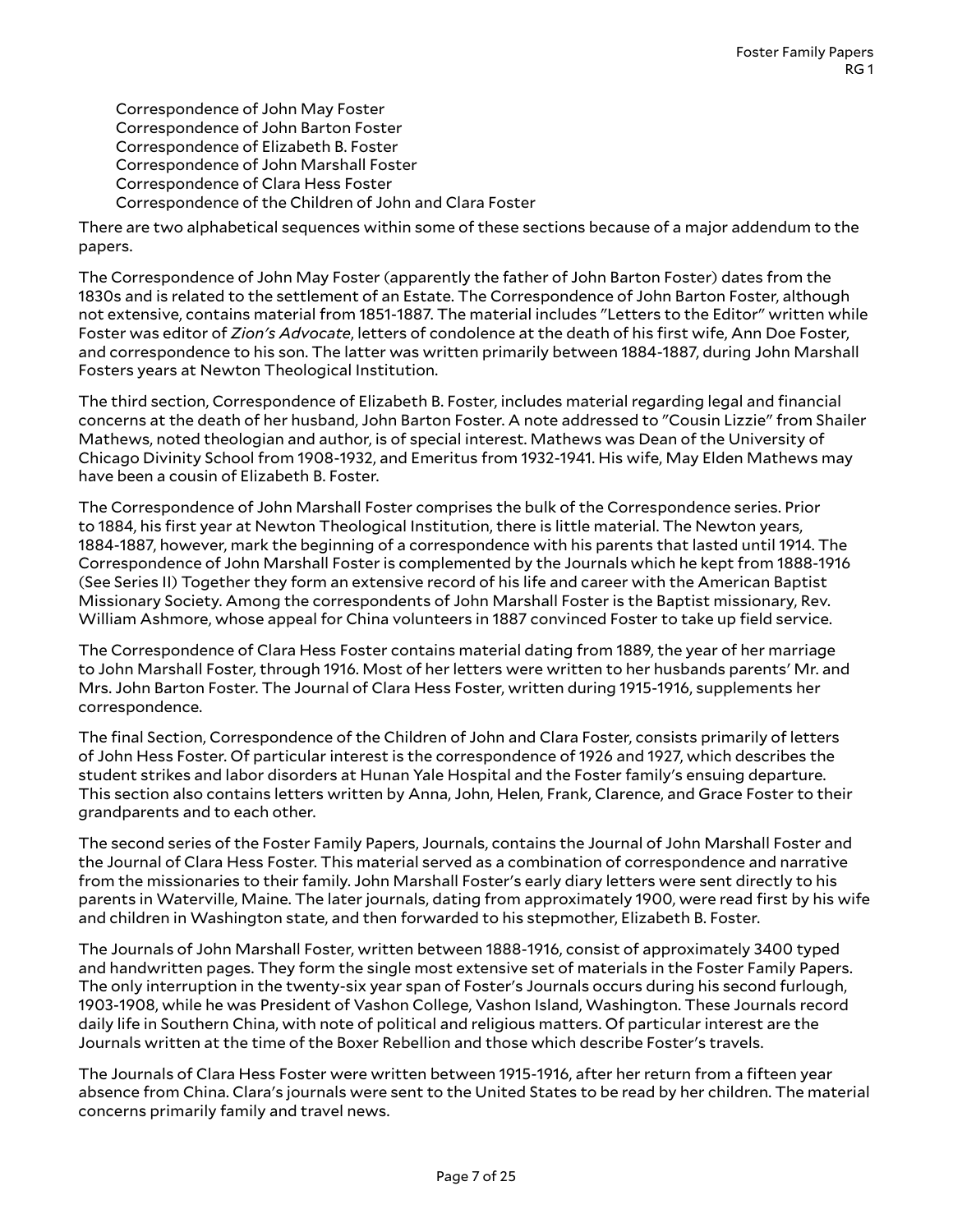Writings, the smallest series of the Foster Family Papers, includes material written by John Marshall Foster and three of his children. "Rev. J.B. Foster", a child's essay by Pete Glazier relates biographical information about the family's founder.

Personal Items and Memorabilia, the fourth series of the papers, consists of a wide variety of materials, including background information on the Foster Family, recipes, maps, and a financial record of the estate of John Barton Foster. A section of photographs is included at the end of this series.

The final Series, Printed Material, includes magazine and newspaper clippings, pamphlets, programs, and bound material. A workbook of the Chinese language, possibly written by Adele M. Fielde, a member of the American Baptist Foreign Mission Society, is of particular interest. The *Historical Sketch of the South China Mission of the American Baptist Foreign Mission Society*, a book written by Lida Scott Ashmore, covers the period 1860-1920 and contains biographical sketches of the Fosters and many of their associates.

### <span id="page-7-0"></span>**Arrangement**

I. Correspondence, 1836-1974 II. Journals, 1888-1916 III. Writings, 1872-1973 IV. Personal Items and Memorabilia, 1865-1945 V. Printed Material, 1853-1920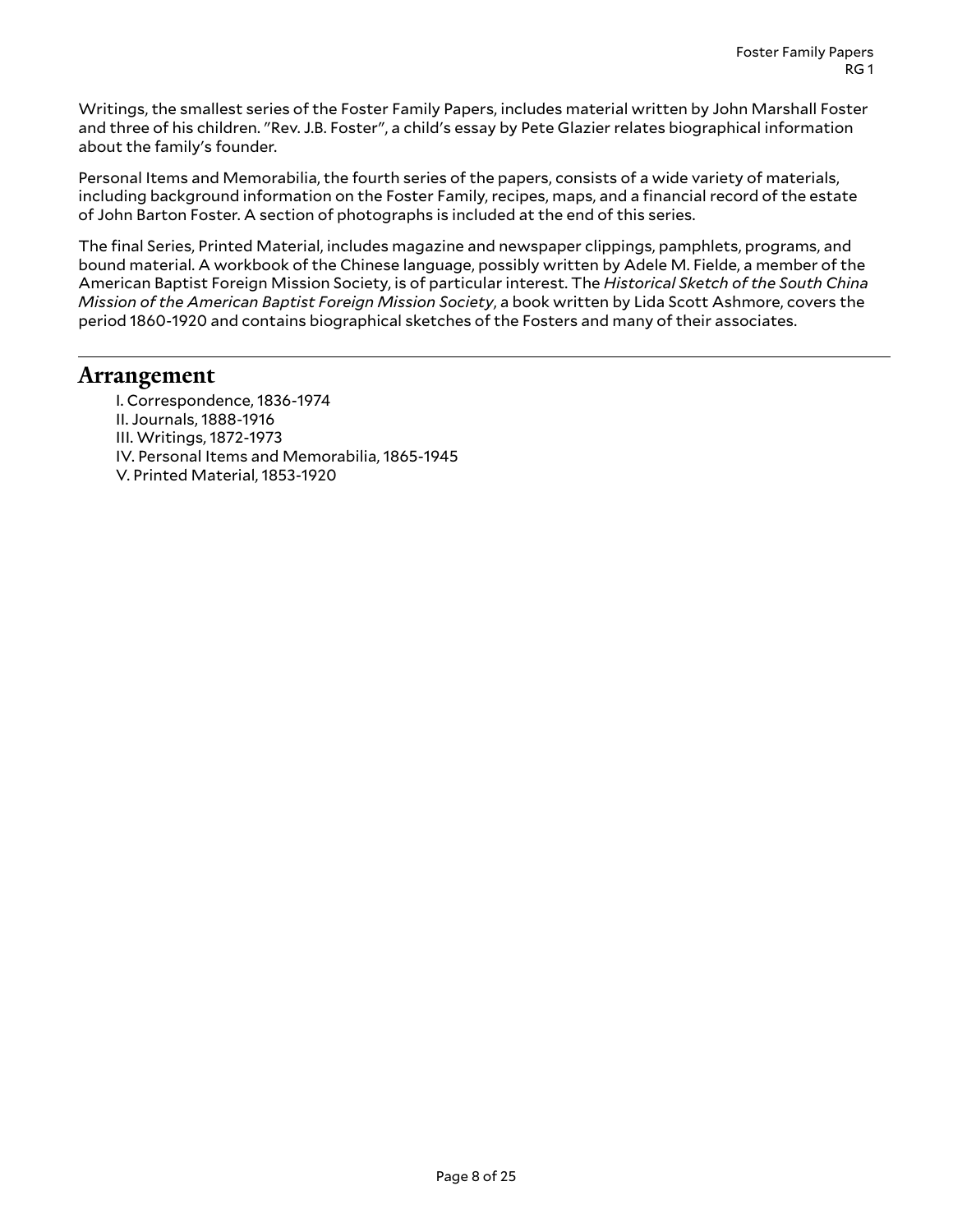# <span id="page-8-1"></span><span id="page-8-0"></span>**Collection Contents Series I: Correspondence**

<span id="page-8-5"></span><span id="page-8-4"></span><span id="page-8-3"></span><span id="page-8-2"></span>

|             | John May Foster                  |                          |
|-------------|----------------------------------|--------------------------|
| b. 17, f. 1 | Re. settlement of Merrill Estate | 1836, 1837               |
|             | John Barton Foster               |                          |
| b. 1, f. 1  | $B-C$                            | 1857, 1875,<br>1891-1892 |
| b. 1, f. 2  | Foster, John Marshall            | 1872-1873,<br>1884-1885  |
| b. 1, f. 3  | Foster, John Marshall            | 1886, Jan-Dec            |
| b. 1, f. 4  | Foster, John Marshall            | ca. 1884-1887            |
| b. 1, f. 5  | $G-P$                            | 1851-1862                |
| b. 1, f. 6  | $R-T$                            | 1862-1897                |
| b. 1, f. 7  | Illegible signature              | ca. 1850-1858            |
| b. 17, f. 2 | Ashmore, William                 | 1891, n.d.               |
| b. 17, f. 3 | Foster, John Marshall            | 1873, 1884-1887          |
| b. 17, f. 4 | B-F                              | 1857, 1870-1878          |
| b. 17, f. 5 | $H-O$                            | 1876-1878, n.d.          |
| b. 17, f. 6 | Partridge, S.B.                  | 1888, 1889               |
| b. 17, f. 7 | Postcards                        | 1886, 1887               |
| b. 17, f. 8 | R-W                              | 1876-1878, n.d           |
|             | Elizabeth B. Foster              |                          |
| b. 2, f. 8  | B-E                              | 1894-1899                |
| b. 2, f. 9  | F                                | 1872-1898                |
| b. 2, f. 9a | Fielde, Adele M.                 | 1888                     |
| b. 2, f. 10 | G                                | 1897-1899                |
| b. 2, f. 11 | $H-J$                            | 1895-1903                |
| b. 2, f. 12 | Joy, Willis A                    | 1897-1898 Apr            |
| b. 2, f. 13 | Joy, Willis A.                   | 1898 Jun-1902            |
| b. 2, f. 14 | Lyford, Edwin F.                 | 1897-1898                |
| b. 2, f. 15 | M                                | 1897-1909                |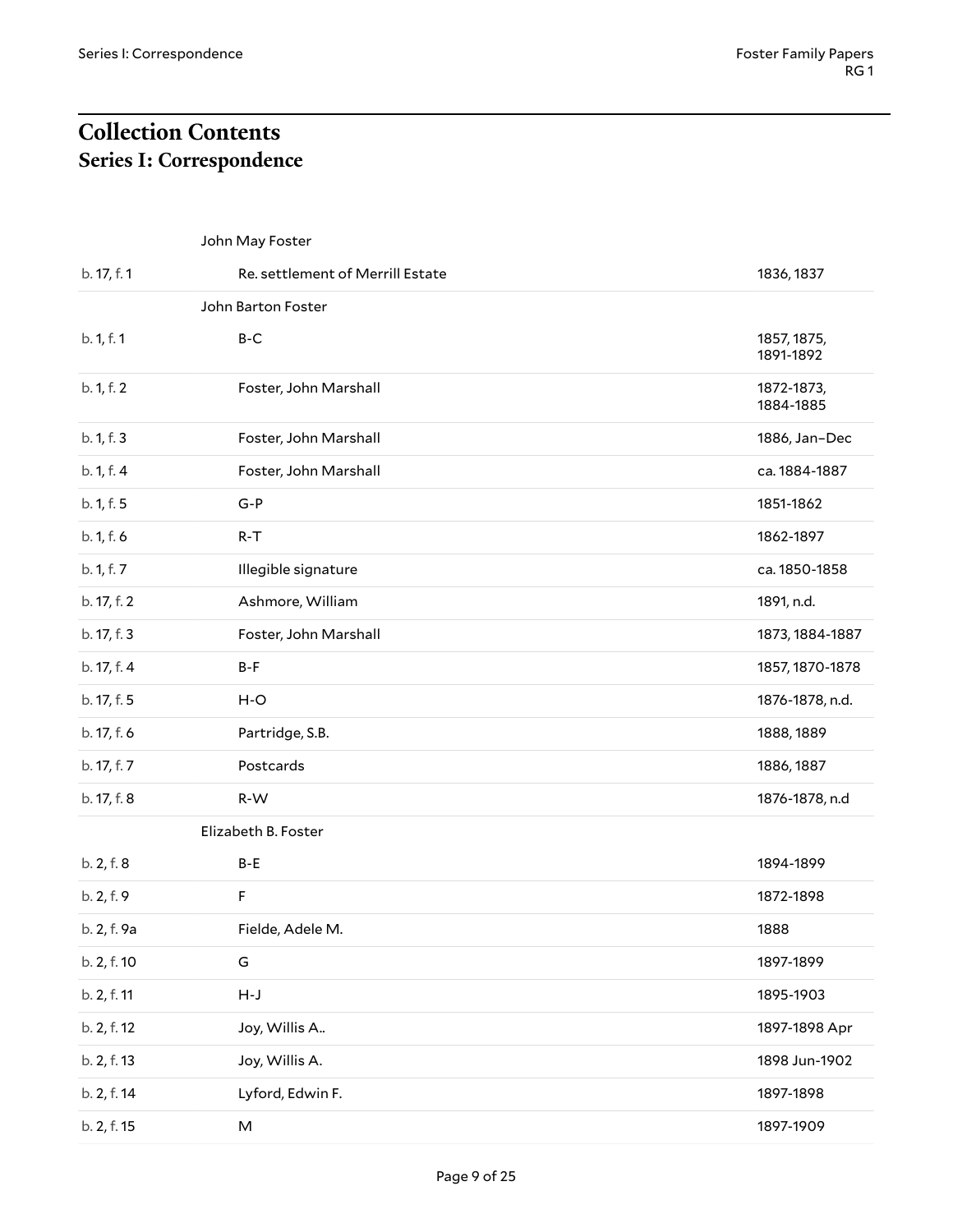#### Elizabeth B. Foster (continued)

<span id="page-9-0"></span>

| b. 2, f. 16  | Mathews, May Elden; Mathews, Shailer                                                           | 1897-1898, n.d.  |
|--------------|------------------------------------------------------------------------------------------------|------------------|
| b. 2, f. 17  | $N-R$                                                                                          | 1893-1899        |
| b. 2, f. 18  | $S-T$                                                                                          | 1897, nd.        |
| b. 2, f. 19  | W                                                                                              | 1897-1898        |
| b. 2, f. 20  | Fragment, Misc.                                                                                | n.d.             |
| b. 2, f. 21  | Illegible signature                                                                            | 1896             |
| b. 17, f. 9  | Ashmore, William                                                                               | 1888, 1894, 1900 |
| b. 17, f. 10 | Ashmore, William Jr.                                                                           | 1887             |
| b. 17, f. 11 | "Aunt C.", "Cousin Addy"                                                                       | 1897, 1897       |
| b. 17, f. 12 | B-S (Re: death of JBF)                                                                         | 1897             |
| b. 17, f. 13 | Beaven, Mrs. S.W.                                                                              | 1900 Jan, Aug    |
| b. 17, f. 14 | "Mr. Black":                                                                                   | 1905             |
| b. 17, f. 15 | Campbell, J.W.                                                                                 | 1900             |
| b. 17, f. 16 | Cheney, J.W.                                                                                   | 1900             |
| b. 17, f. 17 | Hoist, Lydia Hess                                                                              | 1894             |
| b. 17, f. 18 | Foster, John Marshall                                                                          | 1873             |
| b. 17, f. 19 | Merriam, E.F.                                                                                  | 1898, 1900       |
| b. 17, f. 20 | Partridge, M.E.                                                                                | 1884-1890        |
| b. 17, f. 21 | Partridge, S.B.                                                                                | 1888             |
| b. 17, f. 22 | Shaw, E.D.; Stevens, Violet                                                                    | 1889, 1900       |
|              | John Marshall Foster                                                                           |                  |
| b. 3, f. 22  | A                                                                                              | 1884-1887        |
| b. 3, f. 23  | Ashmore, William                                                                               | 1887             |
| b. 3, f. 24  | B                                                                                              | 1874-1894, n.d.  |
| b. 3, f. 25  | Baptist Church of North Vassalboro, Maine, Re: Bell; C-D                                       | 1886             |
| b. 3, f. 26  | Baptist Church of North Vassalboro, Maine, Re: Bell; F-H                                       | 1886             |
| b. 3, f. 27  | Baptist Church of North Vassalboro, Maine, Re: Bel; I-Jones, Troy Bell Foundry 1886<br>Company |                  |
| b. 3, f. 28  | Baptist Church of No.Vassalboro, Me., Re: Bell; M-T, misc.                                     | 1886             |
| b. 3, f. 29  | $C-D$                                                                                          | 1886-1894        |
| b. 3, f. 30  | F                                                                                              | 1886-1887, n.d.  |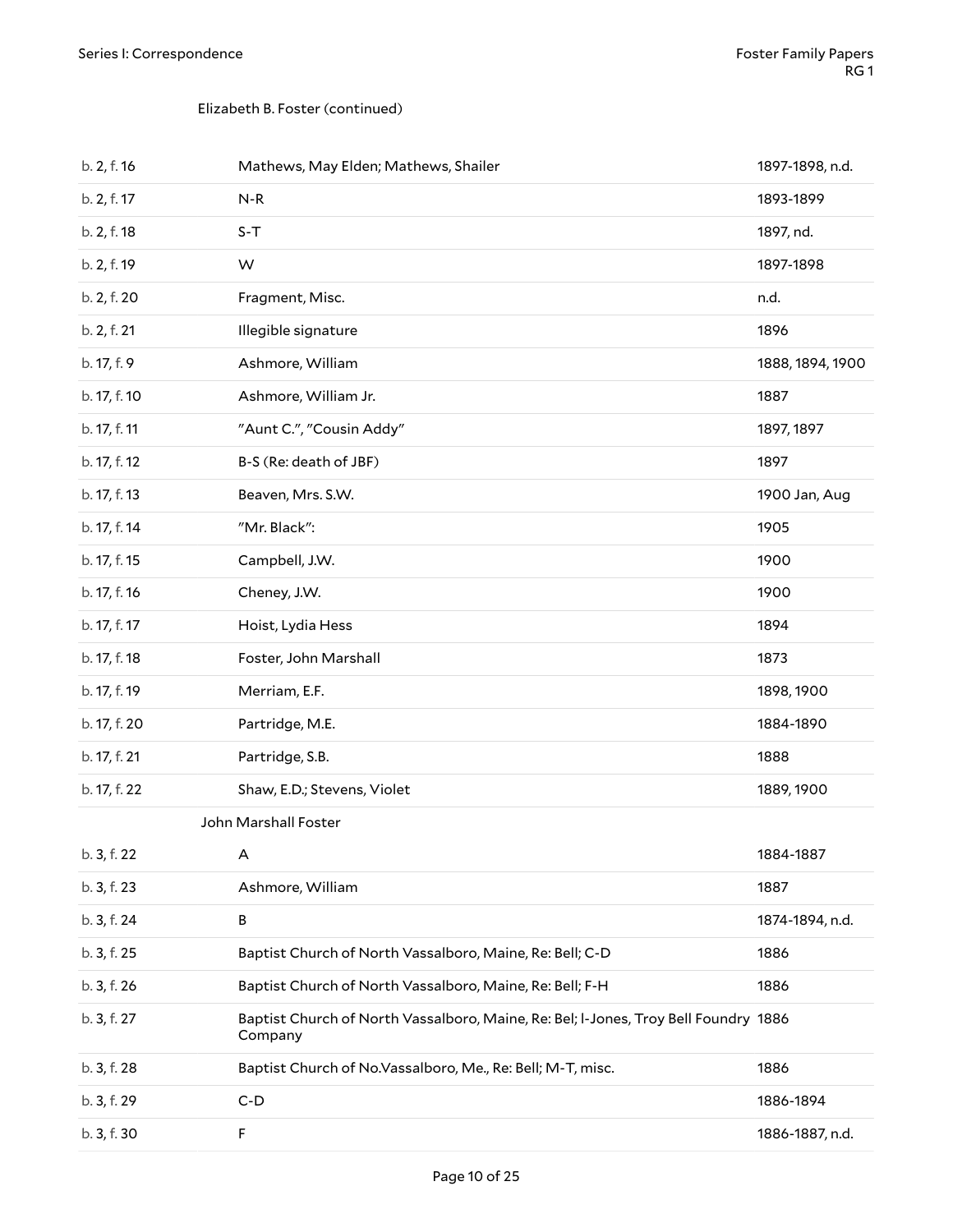#### John Marshall Foster (continued)

| b. 3, f. 31     | Files, G. W.                                                      | 1886-1887                       |
|-----------------|-------------------------------------------------------------------|---------------------------------|
| b. 3, f. 32-57  | Foster, Mr. and Mrs. John B.                                      | 1885 Jan-1896<br>Dec            |
| b. 4, f. 58-60  | Foster, Mr. and Mrs. John B.                                      | 1897 Jan-Sep                    |
| b. 4, f. 61-72  | Foster, Mrs. John B.                                              | 1897 Oct-1914,<br>n.d.          |
| b. 4, f. 73     | Foster Children                                                   | 1902, 1912, 1914,<br>1916, n.d. |
| b. 4, f. 74     | G                                                                 | 1884-1903                       |
| b. 4, f. 75     | H-L                                                               | 1887, 1896, 1898,<br>1921       |
| b. 4, f. 76     | M                                                                 | 1885-1887, n.d.                 |
| b. 4, f. 77     | P                                                                 | 1883, 1887, n.d.                |
| b. 4, f. 78     | $Q-R$                                                             | 1870, 1885-1887,<br>n.d.        |
| b. 4, f. 79     | $\sf S$                                                           | 1886, 1897, 1921,<br>n.d.       |
| b. 4, f. 80     | "Service of the Ancient Synagogue" B-H                            | 1885-1886                       |
| b. 4, f. 4      | "Service of the Ancient Synagogue" M-W                            | 1885-1886                       |
| b. 4, f. 82     | T-W                                                               | 1882, 1886-1887,<br>1897        |
| b. 4, f. 83     | Miscellaneous Correspondence                                      | undated                         |
| b. 17, f. 23    | Adams, R.J.; Annie (Cousin); Ashmore, William; Barbour, Thomas S. | 1884, 1886, 1887,<br>1900       |
| b. 17, f. 24    | B-E                                                               | 1888, 1890, 1893,<br>1921, n.d. |
| b. 17, f. 25    | Foster, Clara Hess                                                | 1921                            |
| b. 17, f. 26-37 | Foster, Mr. and Mrs. John B.                                      | 1887-1897                       |
| b. 17, f. 38-42 | Foster, Mrs. John B.                                              | 1900-1914, n.d.                 |
| b. 17, f. 43    | Foster, John Hess                                                 | 1916, 1918, 1920                |
| b. 17, f. 44    | $F-L$                                                             | 1884, 1886, 1888                |
| b. 17, f. 45    | Foster, Francis Helen                                             | 1921                            |
| b. 17, f. 46    | Foster, T.M.                                                      | 1863, 1867,<br>1870-1872        |
|                 |                                                                   |                                 |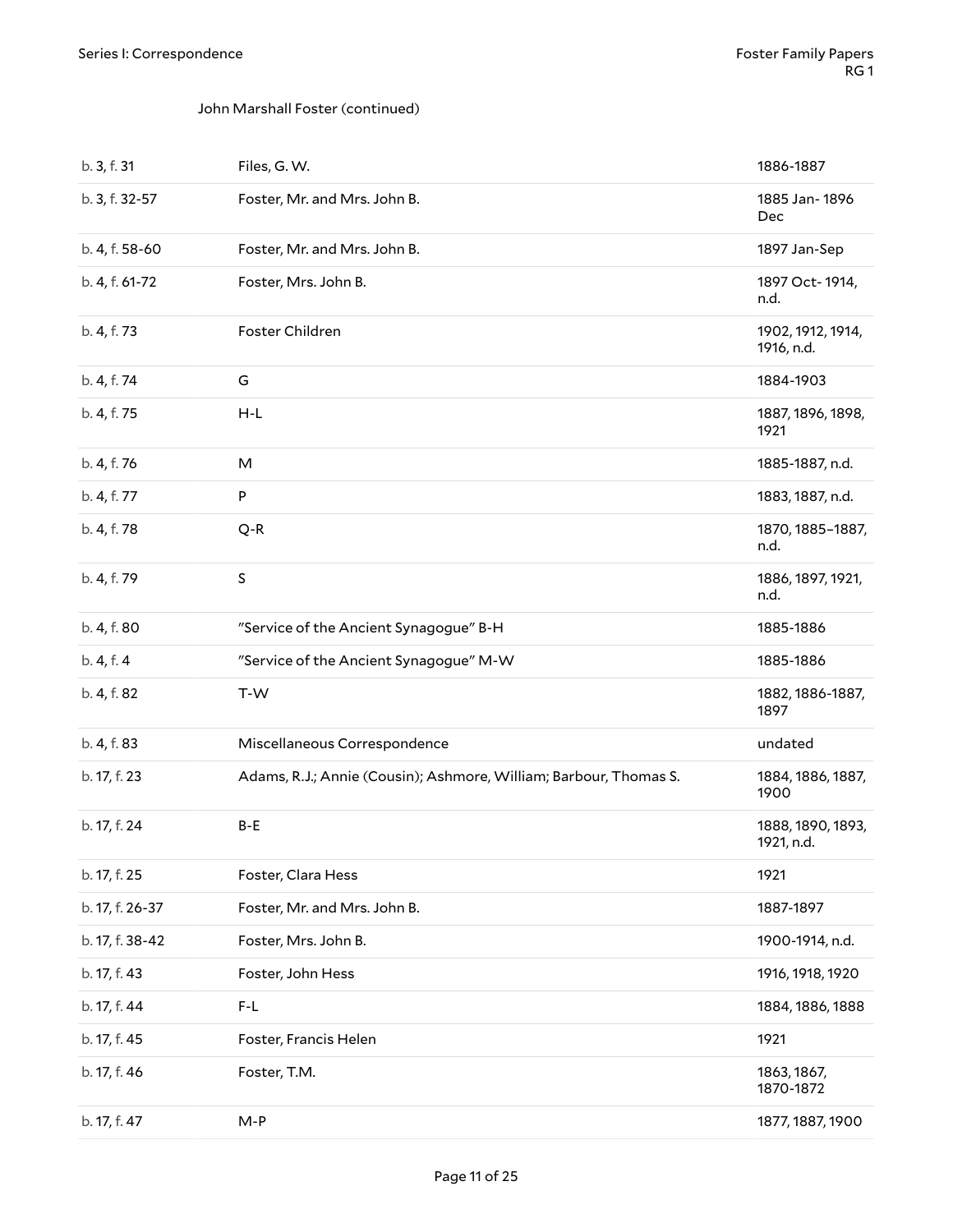#### <span id="page-11-0"></span>John Marshall Foster (continued)

<span id="page-11-4"></span><span id="page-11-3"></span><span id="page-11-2"></span><span id="page-11-1"></span>

| b. 17, f. 48    | Postcards                                                               | 1886, 1894-1896                      |
|-----------------|-------------------------------------------------------------------------|--------------------------------------|
| b. 17, f. 49    | Philbrick, J. Herbert                                                   | 1873, 1874, 1876                     |
| b. 17, f. 50    | S-V, fragments                                                          | 1886, 1895, n.d.                     |
|                 | Clara Hess Foster                                                       |                                      |
| b. 5, f. 84     | Chan Gek Eng                                                            | 1909                                 |
| b. 5, f. 85-88  | Foster, Mr. and Mrs. John B.                                            | 1889, 1894-1897                      |
| b. 5, f. 89-92  | Foster, Mrs. John B.                                                    | 1898-1909                            |
| b. 5, f. 93     | Foster Children                                                         | 1916                                 |
| b. 5, f. 94     | Harriet (Aunt), Illegible Signature                                     | 1898, n.d.                           |
| b. 17, f. 51-56 | Foster, Mr. and Mrs. John B.                                            | 1888-1894                            |
| b. 17, f. 57-61 | Foster, Mrs. John B.                                                    | 1900-1909, n.d.                      |
| b. 17, f. 62    | Foster, John Hess                                                       | 1921, 1944                           |
| b. 17, f. 63    | Hoist, Mr. and Mrs. Charles A.; Russell, W.E.; Scott, Anna K.; fragment | 1901, 1921, 1890,<br>undated         |
| b. 12, f. 12    | To Mrs. Thomas, mother of Helen Thomas Foster                           | 1920                                 |
|                 | Children of John and Clara Foster                                       |                                      |
| b. 6, f. 95-98  | Correspondence                                                          | 1894-1958, n.d.                      |
|                 | Helen and Anna Foster                                                   |                                      |
| b. 18, f. 64    | Everett, S.B.                                                           | 1912                                 |
|                 | Anna Elizabeth Foster                                                   |                                      |
| b. 18, f. 65    | Foster, Elizabeth B.; Chang Yong, Flora; Geidt, E.H.                    | 1894-1913, 1968,<br>n.d.             |
| b. 18, f. 66    | Correspondence, including re: death of Anna E. Foster, Frank C. Foster  | 1916, 1943, 1944,<br>1968-1974, n.d. |
| b. 18, f. 67    | Correspondence, including general letters                               | 1914, 1921, 1957,<br>1972            |
|                 | John Hess Foster                                                        |                                      |
| b. 18, f. 68    | Carey, J.F.                                                             | 1886                                 |
| b. 18, f. 69    | Mr. and Mrs. John M. Foster, Clarence and Frank                         | 1898-1903                            |
| b. 18, f. 70    | Foster, Elizabeth B.                                                    | 1916                                 |
| b. 18, f. 71    | 1918<br>Including War Department                                        | 1918                                 |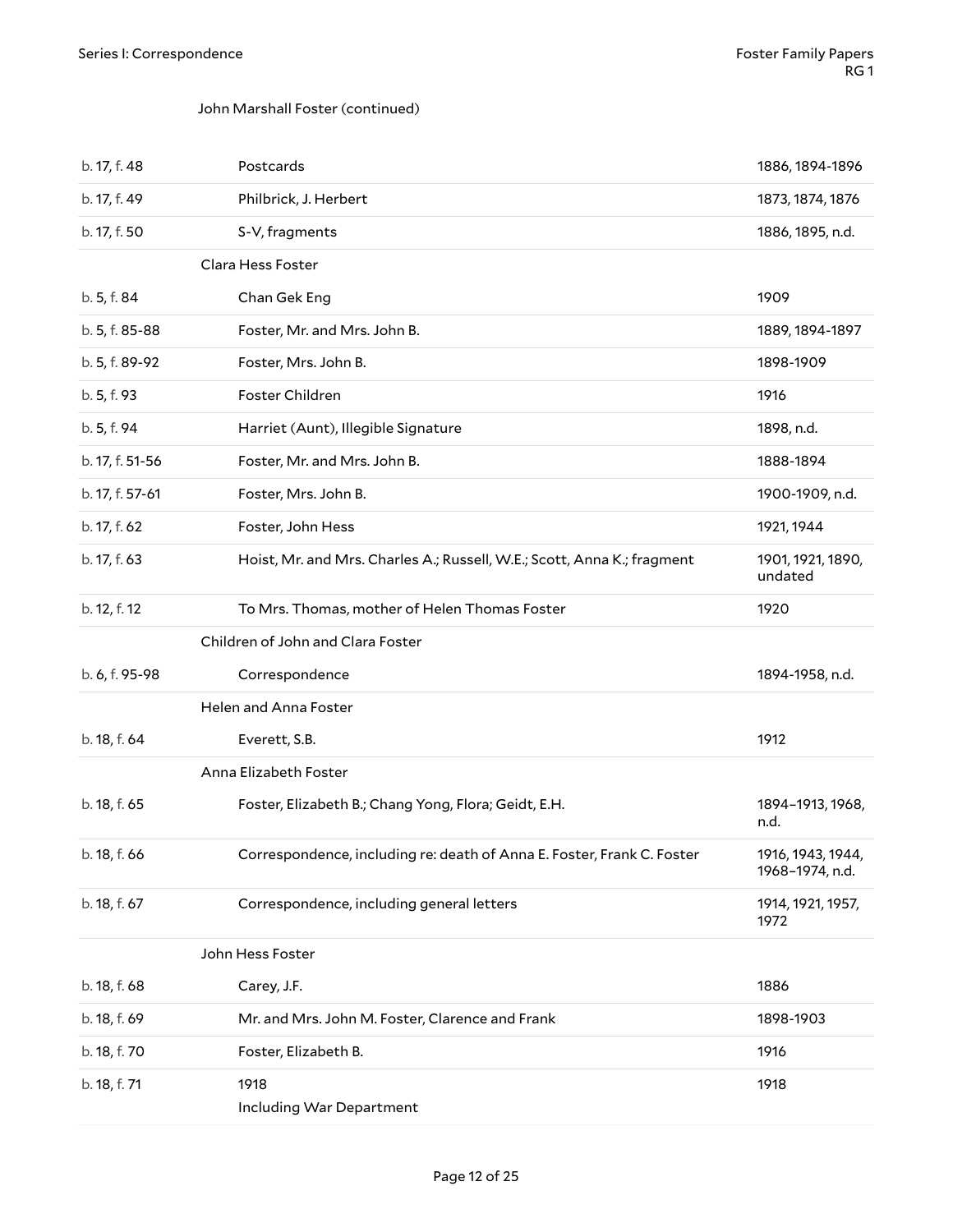#### John Hess Foster (continued)

| b. 18, f. 72    | 1919<br>Including Leavens, Dickson H.                                                            | 1919          |
|-----------------|--------------------------------------------------------------------------------------------------|---------------|
| b. 18, f. 73    | 1920                                                                                             | 1920          |
| b. 18, f. 74    | 1921<br>Including Foster, Frank                                                                  | 1921          |
| b. 18, f. 75    | 1922<br>Including Hume, Edward H.                                                                | 1922          |
| b. 18, f. 76    | 1923<br>Including Greene, Roger S., and "A Farewell Speech"                                      | 1923          |
| b. 18, f. 77    | 1924<br>Including Farnan, Louise W.                                                              | 1924          |
| b. 18, f. 78-79 | 1925, 1926<br>Including Wells, Clifford W.                                                       | 1925, 1926    |
| b. 18, f. 80    | 1926 Sep-Nov<br>Including Foster, Frank; Vincent, J.C. (Consulate General)                       | 1926 Sep-Nov  |
| b. 18, f. 81    | 1926 Dec<br>Including Foster, Frank; Vincent, J.C.; Nurses' Cooperative Association,<br>Changsha | 1926 Dec      |
| b. 18, f. 82    | 1927 Jan-Feb                                                                                     | 1927 Jan-Feb  |
|                 | Including Foster, Frank; Bliss, Dayton; Vincent, J.C.                                            |               |
| b. 18, f. 83    | 1927 Mar<br>Including Hume, Edward H.; Brown, Charles H.                                         | 1927 Mar      |
| b. 18, f. 84    | 1927 Apr<br>Including Lingle, W.H.                                                               | 1927 Apr      |
| b. 18, f. 85    | 1927 May<br>Including Foster, John                                                               | 1927 May      |
| b. 18, f. 86    | 1927 Jun, Jul<br>Including Leavens, Dickson H.                                                   | 1927 Jun, Jul |
| b. 18, f. 87    | 1927 Aug-Dec<br>Including Kiang, K.K.; Wang, K.Y.                                                | 1927 Aug-Dec  |
| b. 18, f. 88    | 1928, 1929<br>Including Tien, Z.M.                                                               | 1928, 1929    |
| b. 18, f. 89    | 1934<br>Including Monroe, Robert T.                                                              | 1934          |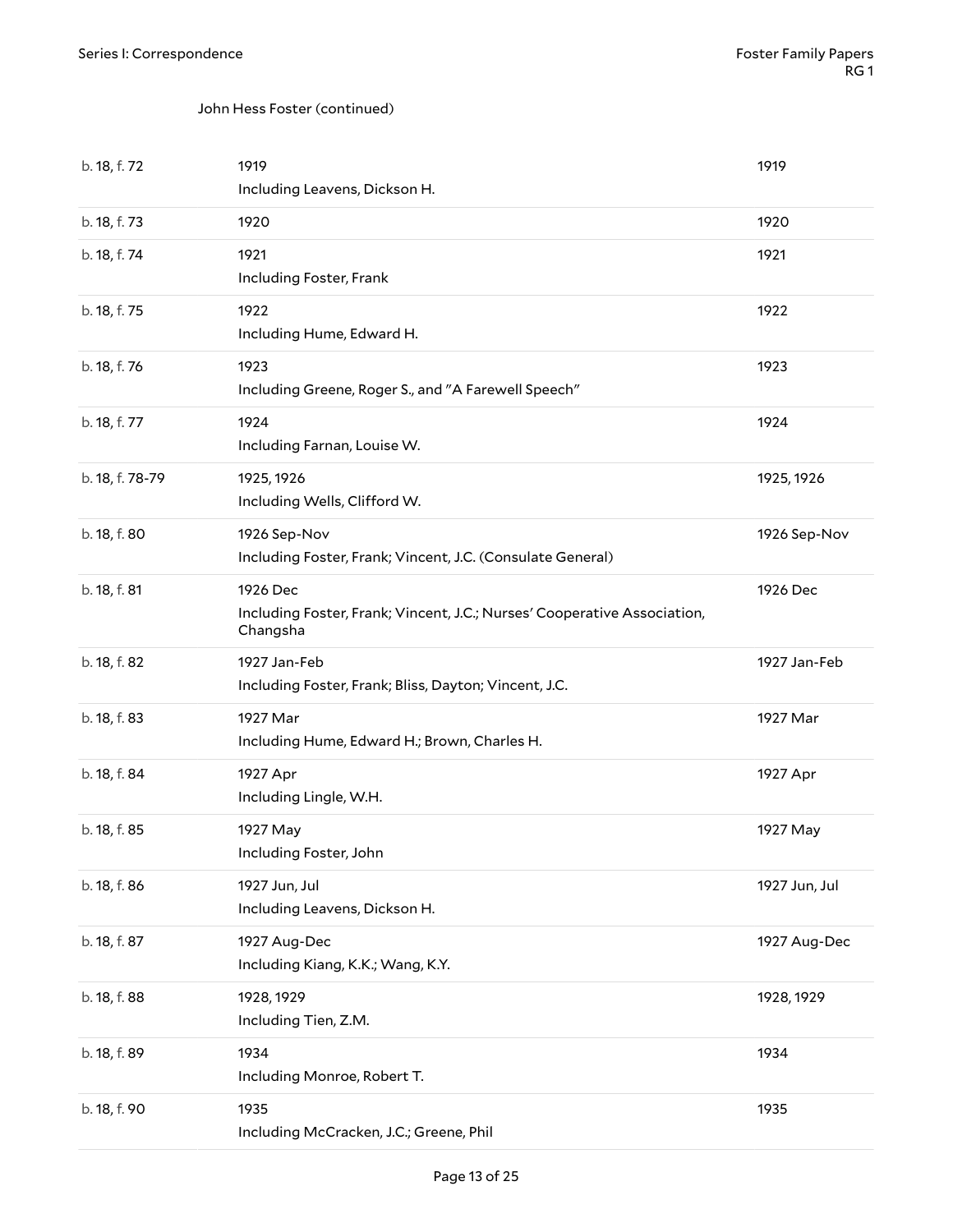#### John Hess Foster (continued)

<span id="page-13-1"></span><span id="page-13-0"></span>

| b. 18, f. 91    | 1936-1940<br>Including Leavens, Dickson H.                                                        | 1936-1940                       |
|-----------------|---------------------------------------------------------------------------------------------------|---------------------------------|
| b. 18, f. 92    | 1942, 1943<br>Including Foster, Anne                                                              | 1942, 1943                      |
| b. 18, f. 93    | 1944, 1945<br>Including Vincent, John Carter; Bureau of National Archives; Department of<br>State | 1944, 1945                      |
| b. 18, f. 94    | 1946-1948, 1954<br>Including Chang, H.C.                                                          | 1946-1948, 1954                 |
| b. 18, f. 95-96 | 1955-1968                                                                                         | 1955-1968                       |
| b. 18, f. 97    | 1973, 1974<br>Including Kiwanis Club                                                              | 1973, 1974                      |
| b. 18, f. 98    | n.d.<br>Including Farnam, Louise W.                                                               | n.d.                            |
| b. 18, f. 99    | Fosters<br>Including Foster, John T.; Foster, Randall C.; Foster, Walter S.; Foster, Ida L.       | 1922, 1947, 1972-<br>1974, n.d. |
|                 | Addendum: John Hess and Helen Thomas Foster                                                       |                                 |
| b. 12, f. 1-2   | Letters to Thomas family in U.S., written enroute to China, from Shanghai<br>and Nanking          | 1919 May-Oct                    |
| b. 12, f. 3-4   | Letters to Thomas family in U.S., written from Nanking                                            | 1919 Nov-1920<br>Feb            |
| b. 12, f. 5     | Letters to Thomas family in U.S., written from Nanking, Shanghai                                  | 1920 Mar-May                    |
| b. 12, f. 6-7   | Letters to Thomas family in U.S., written from Nanking, Guling (Kuling)                           | 1920 June-<br>August            |
| b. 12, f. 8-10  | Letters to Thomas family in U.S., written from Changsha                                           | 1920 Dec-1921<br>Aug            |
| b. 12, f. 11    | Letters to Thomas family in U.S., written from Changsha                                           | 1922 Apr, 1925<br>Jan           |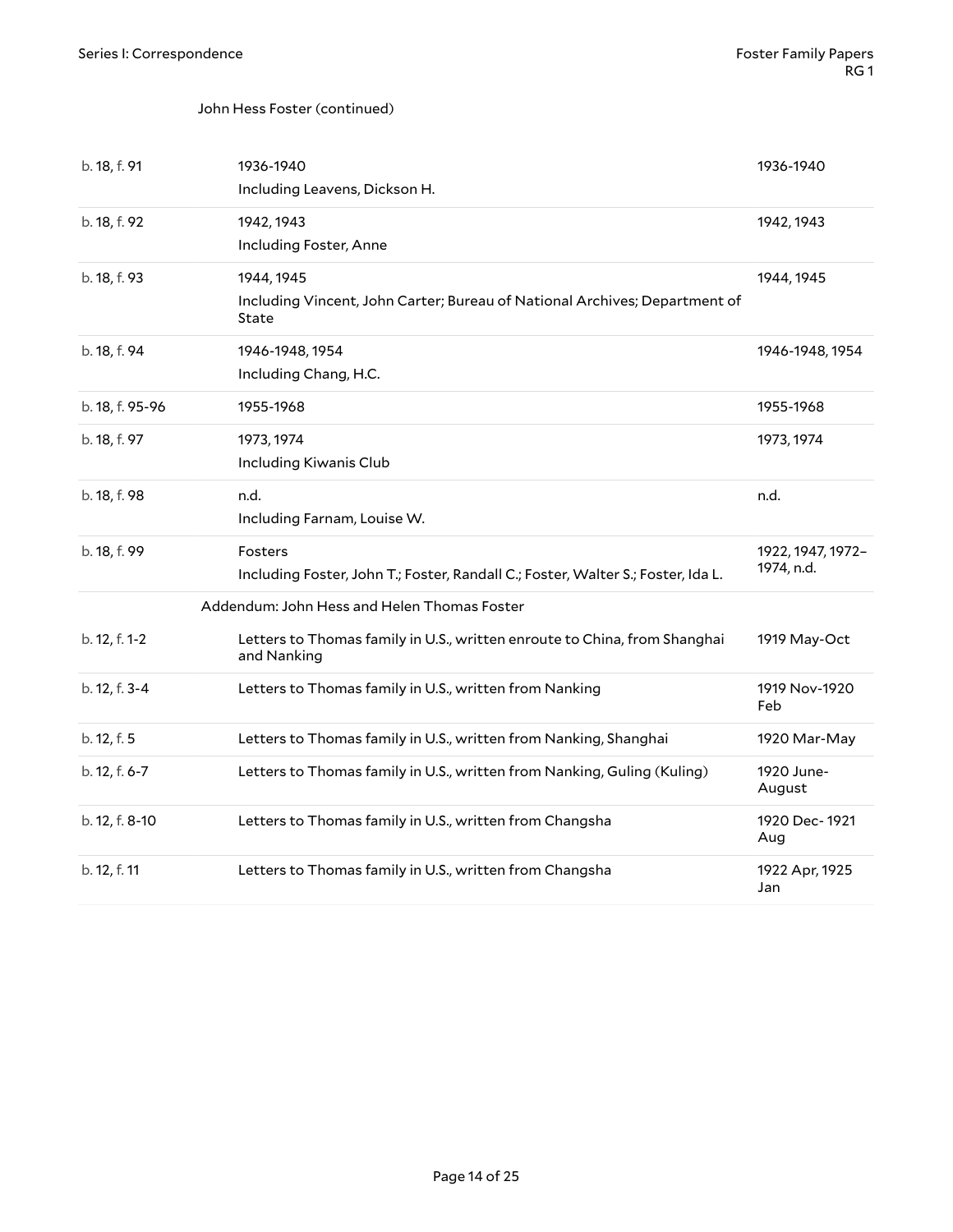### <span id="page-14-0"></span>**Series II: Journals**

This series is composed of two sections:

The journals of John Marshall Foster document the years 1888-1916, with the exception of the second furlough period, 1903-1908. Foster divided the material written between 1888 and May, 1894 into twentynine volumes. In April, 1897, Foster started a new series of journals, beginning at volume one . However, the volume indications gradually cease, and beginning in approximately November 1899, new sections are called simply "New Volume" or "New Folio". Several folders of "Miscellaneous Journals", which lack positive date identification, are filed at the end of the section. The journals of John Marshall Foster written between November 19, 1915, and September 4, 1916 have journal entries by Clara Hess Foster on the reverse of the pages. Photocopies have been made for use copies, and the originals are located at the end of the series, labelled "Restricted Circulation". Some typed transcripts of Foster's journals are available in Box 11, Folder 79.

The journal of Clara Hess Foster, dating from 1915 to 1916, was written on the reverse sides of her husband's journal pages. Photocopies are available for use, and the originals are located at the end of the series .

| b.7, f.1    | "Vol I"<br>"Vol I", 1888 Jan 14- Mar 11                            | 1888 Jan 14- Mar<br>11                |
|-------------|--------------------------------------------------------------------|---------------------------------------|
| b. 7, f. 2  | "Vol II"<br>"Vol II", 1888 Mar 12-1888 May 3                       | 1888 Mar<br>12-1888 May 3             |
| b.7, f.3    | "Vol II", "Vol III"<br>"Vol II", "Vol III", 1888 May 4-1888 May 17 | 1888 May<br>4-1888 May 17             |
| b. 7, f. 4  | "Vol III"<br>"Vol III", 1888 May 18-1888 Jul 20                    | 1888 May<br>18-1888 Jul 20            |
| b.7, f.5    | "Vol IV"<br>"Vol IV", 1888 Jul 21-1888 Oct 12                      | 1888 Jul 21-1888<br>Oct <sub>12</sub> |
| b.7, f.6    | "Vol V"<br>"Vol V", 1888 Oct 14-1888 Dec 23                        | 1888 Oct<br>14-1888 Dec 23            |
| b. 7, f. 7  | "Vol VI"<br>"Vol VI", 1888 Dec 24-1889 Feb 23                      | 1888 Dec<br>24-1889 Feb 23            |
| b. 7, f. 8  | "Vol VII"<br>"Vol VII", 1889 Feb 23-1889 Apr 17                    | 1889 Feb<br>23-1889 Apr 17            |
| b. 7, f. 9  | "Vol VIII"<br>"Vol VIII", 1889 Apr 17-1889 Fy 12                   | 1889 Apr 17-<br>1889 Fy 12            |
| b. 7, f. 10 | "Vol VIII"<br>"Vol VIII", 1889 May 14-1889 Jun 28                  | 1889 May<br>14-1889 Jun 28            |
| b. 7, f. 11 | "Vol IX"<br>"Vol IX", 1889 Jun 29-1889 Sep 19                      | 1889 Jun<br>29-1889 Sep 19            |
| b. 7, f. 12 | "Vol X"<br>"Vol X", 1889 Sep 19-1889 Dec 13                        | 1889 Sep 19-1889<br>Dec 13            |
| b. 7, f. 13 | "Vol X"<br>"Vol X", 1889 Dec 14-1890 Apr 23                        | 1889 Dec<br>14-1890 Apr 23            |

#### <span id="page-14-1"></span>John Marshall Foster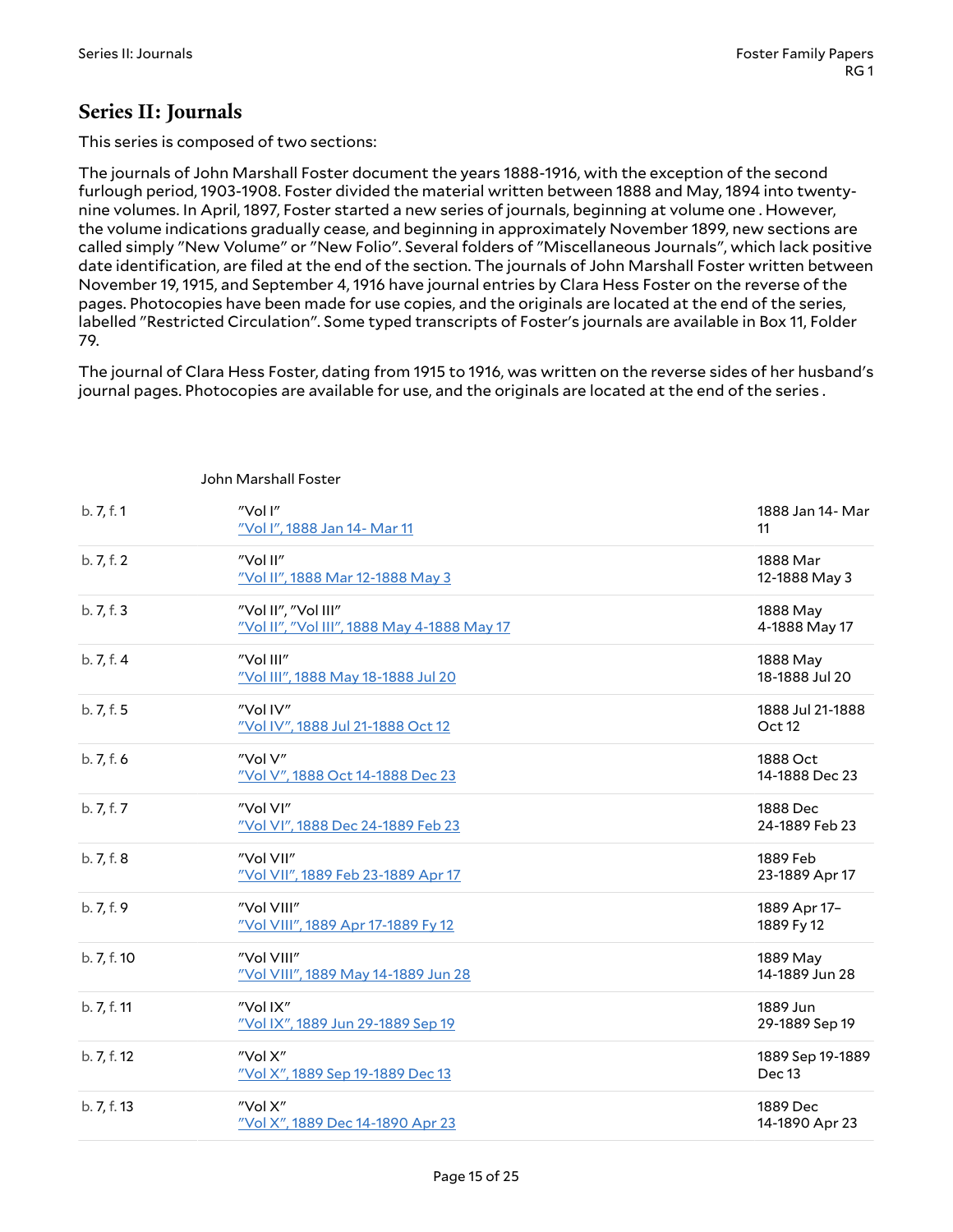#### John Marshall Foster (continued)

| b. 7, f. 14 | "Vol XI"<br>"Vol XI", 1890 (Mar 20?) - 1890 Jun 11                      | 1890 (Mar 20?)-<br>1890 Jun 11       |
|-------------|-------------------------------------------------------------------------|--------------------------------------|
| b. 7, f. 15 | "Vol XI"<br>"Vol XI", 1890 Jun 12-1890 Sep 22                           | 1890 Jun<br>12-1890 Sep 22           |
| b. 8, f. 16 | "Vol XII"<br>"Vol XII", 1890 Sep 23-1890 Nov 21                         | 1890 Sep<br>23-1890 Nov 21           |
| b. 8, f. 17 | "Vol XIII"<br>"Vol XIII", 1890 Nov 21-1891 Feb 14                       | 1890 Nov<br>21-1891 Feb 14           |
| b. 8, f. 18 | "Vol XIV"<br>"Vol XIV", 1891 Feb 15-1891 Apr 21                         | 1891 Feb 15-1891<br>Apr 21           |
| b. 8, f. 19 | "Vol XV", "Vol XVI"<br>"Vol XV", "Vol XVI", 1891 Apr (19?)- 1891 Jul 21 | 1891 Apr (19?)-<br>1891 Jul 21       |
| b. 8, f. 20 | "Vol XVI"<br>"Vol XVI", 1891 Jul 21-1891 Nov 1                          | 1891 Jul 21-1891<br>Nov <sub>1</sub> |
| b. 8, f. 21 | "Vol XVII"<br>"Vol XVII", 1891 Nov (27)- 1892 Jan 20                    | 1891 Nov (27)-<br>1892 Jan 20        |
| b. 8, f. 22 | "Vol XVIII"<br>"Vol XVIII", 1892 Jan 21-1892 Apr 14                     | 1892 Jan 21-1892<br>Apr 14           |
| b. 8, f. 23 | "Vol XIX"<br>"Vol XIX", 1892 Apr 14-1892 Jul 30                         | 1892 Apr<br>14-1892 Jul 30           |
| b. 8, f. 24 | "Vol XX"<br>"Vol XX", 1892 Jul 30-1892 Oct 29                           | 1892 Jul 30-1892<br>Oct 29           |
| b. 8, f. 25 | "Vol XXI"<br>"Vol XXI", 1892 Oct 29-1892 Dec 16                         | 1892 Oct<br>29-1892 Dec 16           |
| b. 8, f. 26 | "Vol XII<br>"Vol XII, 1892 Dec 16-1893 Feb 12                           | 1892 Dec<br>16-1893 Feb 12           |
| b. 8, f. 27 | "Vol XXIII"<br>"Vol XXIII", 1893 Feb 13-1893 Apr 24                     | 1893 Feb 13-1893<br>Apr 24           |
| b. 8, f. 28 | "Vol XIV"<br>"Vol XIV", 1893 Apr 25-1893 Jun 25                         | 1893 Apr<br>25-1893 Jun 25           |
| b. 8, f. 29 | "Vol XXV"<br>"Vol XXV", 1893 Jun 26-1893 Aug 28                         | 1893 Jun 26-1893<br>Aug 28           |
| b. 8, f. 30 | "Vol XXVI"<br>"Vol XXVI", 1893 Aug 28-1893 Oct 30                       | 1893 Aug<br>28-1893 Oct 30           |
| b. 9, f. 31 | "Vol XXVII"<br>"Vol XXVII", 1893 Oct 31-1893 Dec 19                     | 1893 Oct 31-1893<br>Dec 19           |
| b. 9, f. 32 | "Vol XXVIII"<br>"Vol XXVIII", 1893 Dec 20-1894 Feb 24                   | 1893 Dec<br>20-1894 Feb 24           |
| b. 9, f. 33 | "Vol XXIX"<br>"Vol XXIX", 1894 Feb 25-1894 May 27                       | 1894 Feb<br>25-1894 May 27           |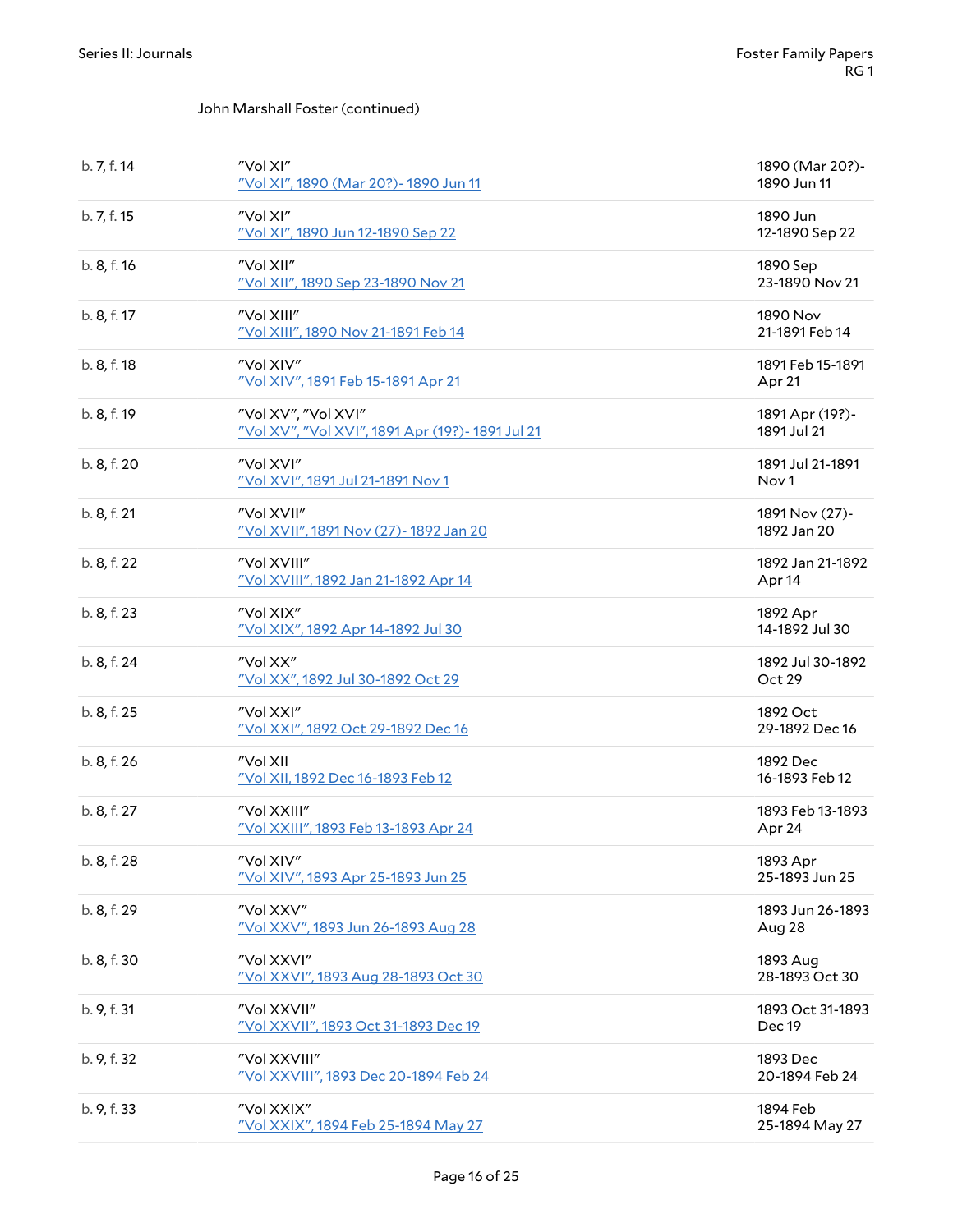#### John Marshall Foster (continued)

| b. 9, f. 34     | Journal<br>Journal, 1895 Aug-Dec                                    | 1895 Aug-Dec                        |
|-----------------|---------------------------------------------------------------------|-------------------------------------|
| b. 9, f. 35     | Journal<br>Journal, 1896 Jan 1-13, Jun-Dec                          | 1896 Jan 1-13,<br>Jun-Dec           |
| b. 9, f. 36     | Journal<br>Journal, 1897 Jan-Apr 4                                  | 1897 Jan-Apr 4                      |
| b. 9, f. 37     | "Vol I", "Vol II"<br>"Vol I", "Vol II", 1897 Apr 6-1897Jun 17       | 1897 Apr 6-<br>1897Jun 17           |
| b. 9, f. 38     | "Vol III", "Vol IV"<br>"Vol III", "Vol IV", 1897 Jun 18-1897 Oct 22 | 1897 Jun 18-1897<br>Oct 22          |
| b. 9, f. 39     | "Vol V", "Vol VI"<br>"Vol V", "Vol VI", 1897 Oct 23-1898 Jan 17     | 1897 Oct<br>23-1898 Jan 17          |
| b. 9, f. 40     | "Vol VII"<br>"Vol VII", 1898 Jan 18-Apr, Nov-Dec                    | 1898 Jan 18-Apr,<br>Nov-Dec         |
| b. 9, f. 41     | Journal<br>Journal, 1899 Aug - 1900 Jan 2                           | 1899 Aug - 1900<br>Jan <sub>2</sub> |
| b. 9, f. 42     | Journal<br>Journal, 1900 Jan 3 - Jun 16                             | 1900 Jan 3 - Jun<br>16              |
| b. 9, f. 43     | Journal<br>Journal, 1900 Jun 17 - Oct 15                            | 1900 Jun 17 -<br>Oct 15             |
| b. 9, f. 44     | Journal<br>Journal, 1900 Oct 15 - 1901 Mar 7                        | 1900 Oct 15 -<br>1901 Mar 7         |
| b. 9, f. 45     | Journal<br>Journal, 1901 Mar 8 - Jun 9                              | 1901 Mar 8 - Jun<br>9               |
| b. 9, f. 46     | Journal<br>Journal, 1901 Jun 15 - Oct                               | 1901 Jun 15 - Oct                   |
| b. 9, f. 47     | Journal<br>Journal, 1901 Nov - 1902 Mar 25                          | 1901 Nov - 1902<br>Mar 25           |
| b. 10, f. 48-65 | 1902 Mar 27-1915 Jul 18                                             | 1902 Mar<br>27-1915 Jul 18          |
| b. 11, f. 66-67 | 1915 Jul 29-Nov 18                                                  | 1915 Jul 29-Nov<br>18               |
| b. 11, f. 68-71 | Electrostatic copies                                                | 1915 Nov 19-1916<br>Sep 4           |
| b. 11, f. 72-78 | Miscellaneous entries                                               | no year                             |
| b. 11, f. 79    | Duplicates: typed, hand-written                                     | 1888 Jan<br>20-1888 Mar 11,<br>n.d. |
| b. 13, f. 6     | Fragments                                                           | n.d.                                |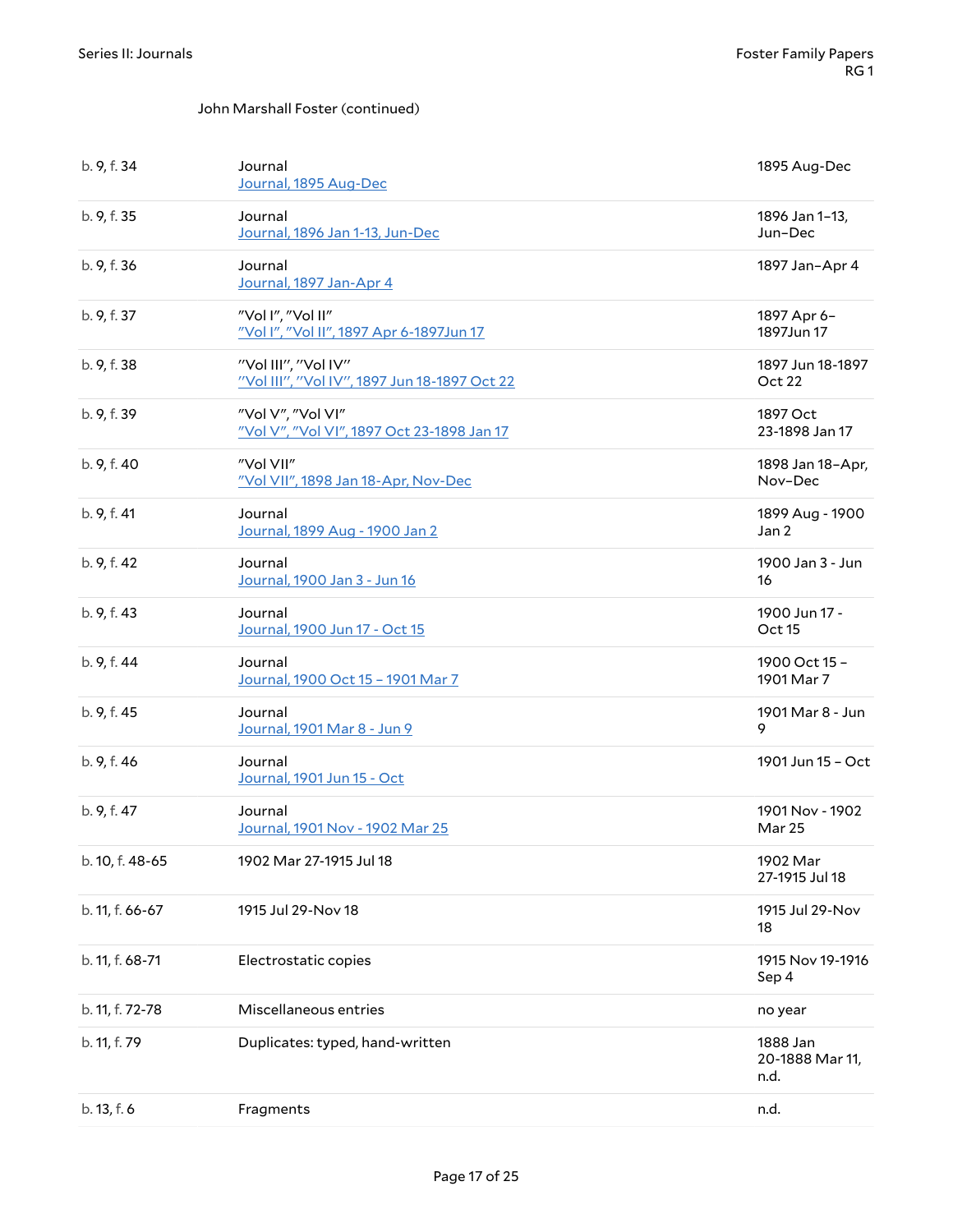<span id="page-17-1"></span><span id="page-17-0"></span>

|                 | Clara Hess Foster                                                                                            |                                       |
|-----------------|--------------------------------------------------------------------------------------------------------------|---------------------------------------|
| b. 11, f. 80-83 | Electrostatic copies                                                                                         | 1915 Dec-1916<br>Aug 5                |
|                 | Originals--Restricted Circulation                                                                            |                                       |
|                 | Access to these originals is restricted. Researchers should use the use copies<br>listed in this collection. |                                       |
| b. 11, f. 84    | John Marshall Foster                                                                                         | 1916 Nov 19-<br>1915 Dec 16           |
| b. 11, f. 84    | Clara Hess Foster                                                                                            | 1915 Dec 10                           |
| b. 11, f. 85    | John Marshall Foster                                                                                         | 1915 Dec 17-1916<br>Feb <sub>19</sub> |
| b. 11, f. 85    | Clara Hess Foster                                                                                            | 1915 Dec 25-1916<br>Feb <sub>22</sub> |
| b. 11, f. 86    | John Marshall Foster                                                                                         | 1916 Feb 20-1916<br>May 20            |
| b. 11, f. 86    | Clara Hess Foster                                                                                            | 1916 Feb 29-1916<br>May 24            |
| b. 11, f. 87    | John Marshall Foster                                                                                         | 1916 May<br>22-1916 Sep 4             |
| b. 11, f. 87    | Clara Hess Foster                                                                                            | 1916 May 30-<br>Aug 5                 |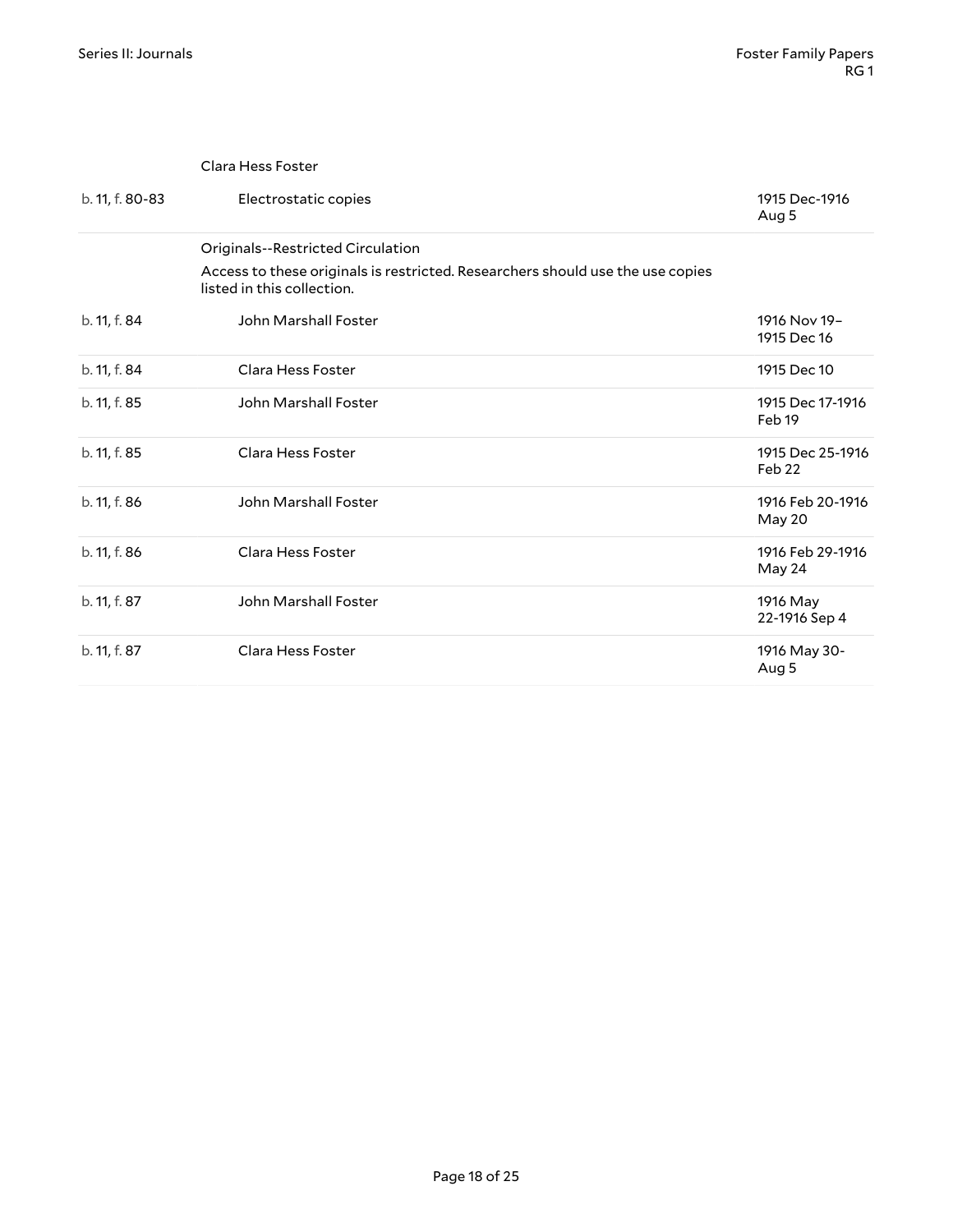# <span id="page-18-0"></span>**Series III: Writings**

<span id="page-18-4"></span><span id="page-18-3"></span><span id="page-18-2"></span><span id="page-18-1"></span>

|               | John Marshall Foster                                                                                      |            |
|---------------|-----------------------------------------------------------------------------------------------------------|------------|
| b. 13, f. 1-2 | Senior Article, Colby College                                                                             | 1877       |
| b. 13, f. 3   | Sermons: "The Evidence of Christian Experience"; "The Mark of the<br>Beast";"The Reflex Influence of      | no date    |
| b. 13, f. 4   | Reports: "The Situation at Swatow--Missionaries"; "The Sunday School at<br>Swatow"; "A Last Work"; "Siam" | no date    |
| b. 13, f. 5   | Report: "Statement Regarding Baptist Work in Siam: The Situation in<br>January, 1909"                     | 1909       |
|               | Frank C. Foster                                                                                           |            |
| b. 19, f. 1   | Article: "The Southland Revisited"                                                                        | 1956       |
|               | Grace Foster                                                                                              |            |
| b. 19, f. 2   | Articles: "The Psychotherapy of William James"; "Aspects of Drug<br>Addiction"                            | 1945, 1950 |
|               | John Hess Foster                                                                                          |            |
| b. 19, f. 3   | Article: "With 'Yale in China"'                                                                           | 1922       |
| b. 19, f. 4   | Article: "Physical Examination of Chinese Students"                                                       | 1923       |
| b. 19, f. 5   | Article: "The Vital Capacity of the Chinese"                                                              | 1923       |
| b. 19, f. 6   | Article: "Protein Therapy in Typhoid and Paratyphoid Fever"                                               | 1924       |
| b. 19, f. 7   | Article: "A Study of the Vital Capacity of the Lungs in the Chinese"                                      | 1924       |
| b. 19, f. 8   | Article: "Ring Test for Tuberculosis"                                                                     | 1926       |
| b. 19, f. 11  | Articles: "Fever in Amoebiasis", "The Liver Diseases of China", (Sermon?): No 1927<br>Title               |            |
| b. 19, f. 10  | Article: "The Practice of Medicine in China and New England with<br>Observations on Hypertension"         | 1930       |
| b. 19, f. 11  | Article: "Hyperpyrexia with Coronary Thrombosis"                                                          | 1933       |
| b. 19, f. 12  | Article: "Amebiasis in Connecticut"                                                                       | 1934       |
| b. 19, f. 13  | Article: "Birth Control Issue in Waterbury"                                                               | 1939       |
| b. 19, f. 14  | Article: "Huge Syphilitic Aneurysm: Case Report"                                                          | 1939       |
| b. 19, f. 15  | Article: "Hernia of the Diaphragm"                                                                        | 1941       |
| b. 19, f. 16  | Article: "Aspects of the Narcotic Problem"                                                                | 1941       |
| b. 19, f. 17  | Article: "The World Medical Association in Vienna"                                                        | 1956       |
| b. 19, f. 18  | Article: "Missions and China", "Typhoid and Paratyphoid Fever in Changsha"                                | 1974, n.d. |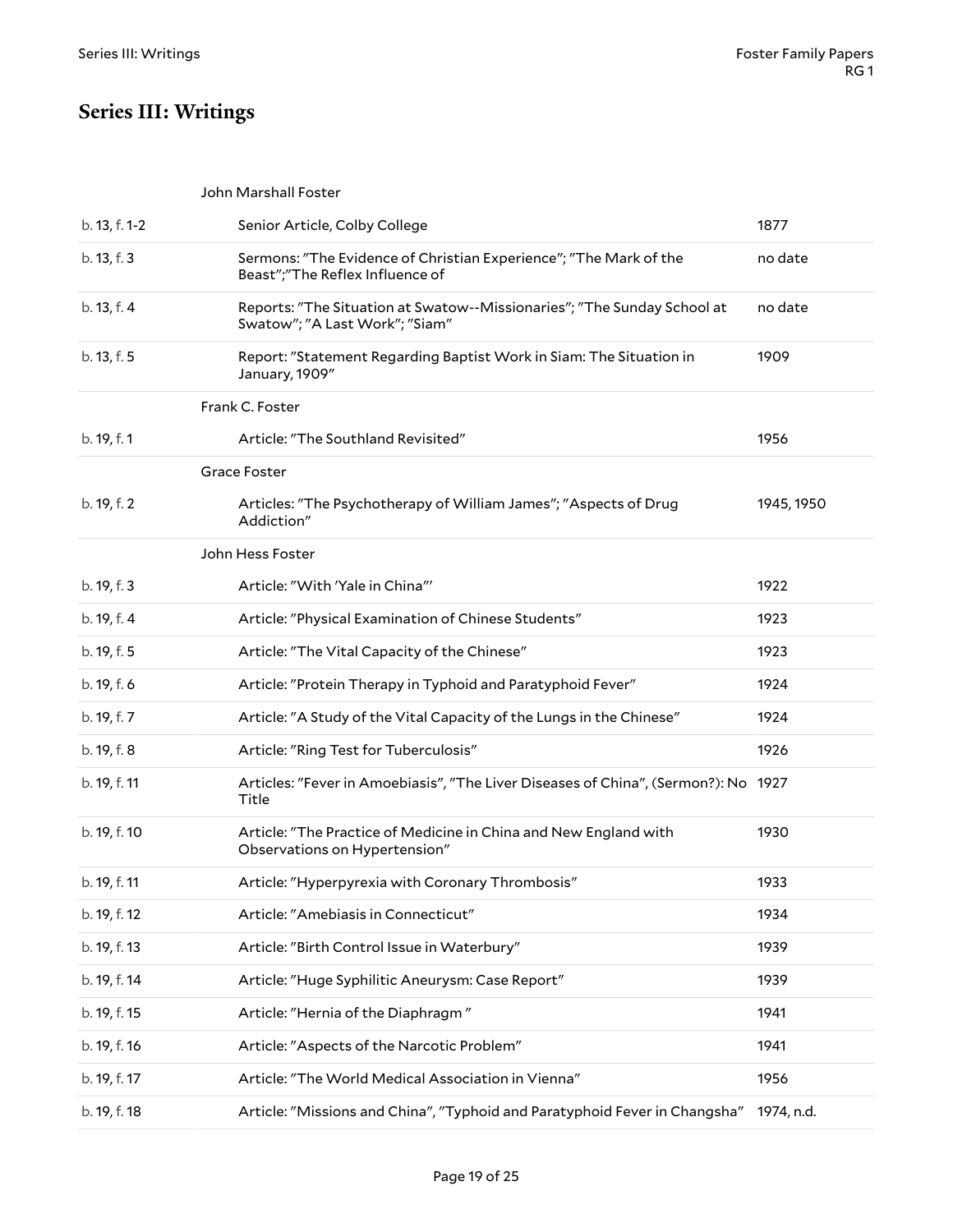#### John Hess Foster (continued)

<span id="page-19-0"></span>

| b. 19, f. 19 | <b>Diaries</b>                                                                                                            | 1918, 1919, 1925,<br>1944-1949 |
|--------------|---------------------------------------------------------------------------------------------------------------------------|--------------------------------|
| b. 19, f. 20 | "List of Publications"                                                                                                    | n.d.                           |
| b. 19, f. 21 | <b>Notes</b>                                                                                                              | n.d.                           |
| b. 19, f. 22 | Reports: "Routine Book of the Medical Service 1922-1923, Hunan-Yale<br>Hospital"; "Formulary of Hospital Changsha, China" | 1922-1923                      |
| b. 19, f. 23 | Report: "Ward Routines Part I, Medical Service Hunan-Yale Hospital",                                                      | n.d.                           |
|              | Other than by family members                                                                                              |                                |
| b. 19, f. 24 | Articles and Notes: Medical Subjects                                                                                      | 1926-1973, n.d.                |
| b. 19, f. 25 | Articles: Miscellaneous Subjects                                                                                          | 1872-1953, n.d.                |
| b. 19, f. 26 | Essay by Pete Glazier: "Rev. J.B. Foster"                                                                                 | n.d.                           |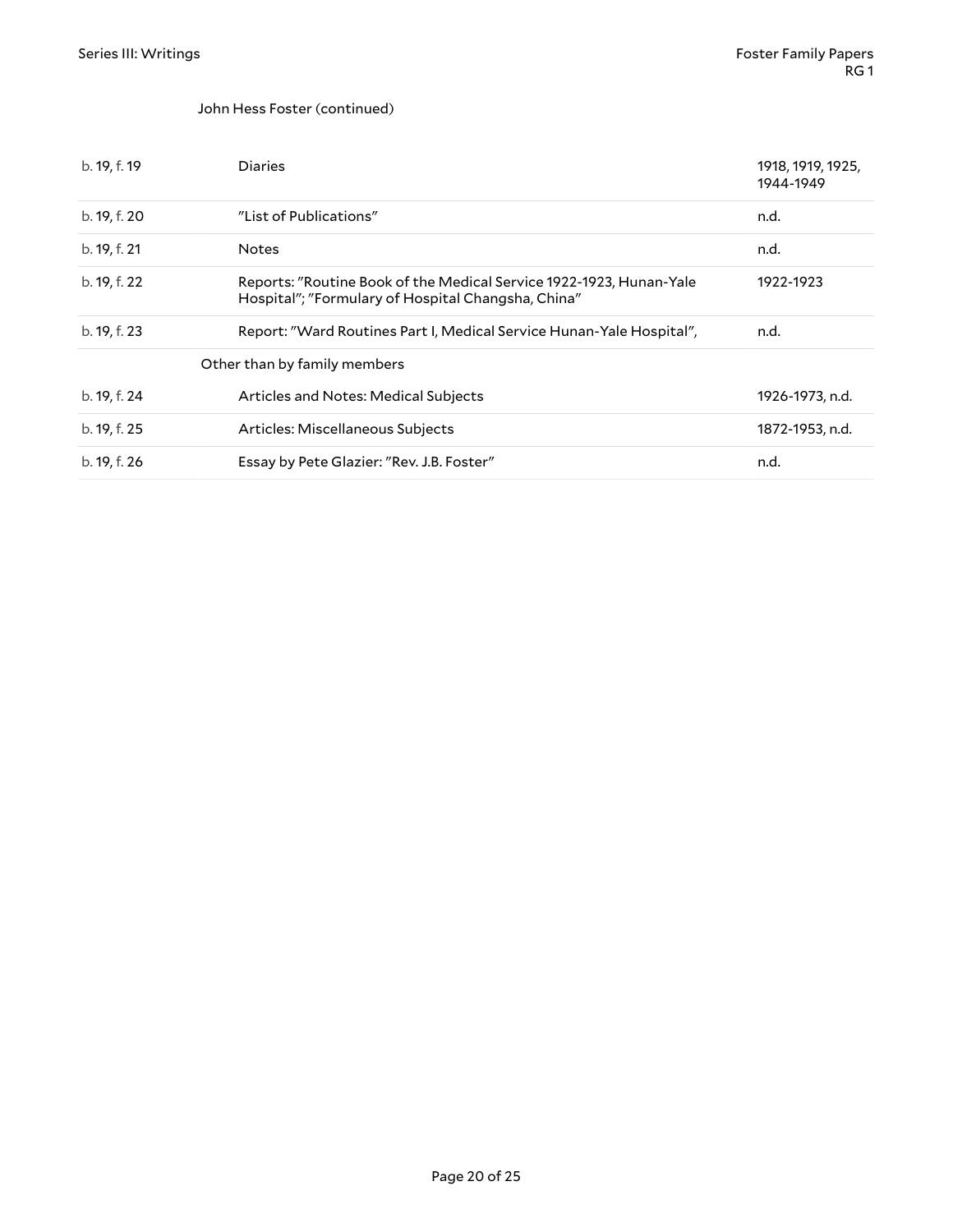### <span id="page-20-0"></span>**Series IV: Personal Items and Memorabilia**

This series contains a wide variety of material that belonged to Elizabeth B. Foster and John Marshall Foster. There are two sequences of material, due to an addendum. The second sequence includes material that might also be classified as Printed Material.

<span id="page-20-2"></span><span id="page-20-1"></span>

| b. 14, f. 1  | <b>Biographical and Organizational Material</b>                                                                                                 |  |
|--------------|-------------------------------------------------------------------------------------------------------------------------------------------------|--|
| b. 14, f. 2  | Elizabeth B. Foster: Party Favors                                                                                                               |  |
| b. 14, f. 3  | Elizabeth B. Foster: Handwritten Poems                                                                                                          |  |
| b. 14, f. 4  | Elizabeth B. Foster: Recipes                                                                                                                    |  |
| b. 14, f. 5  | Elizabeth B. Foster: W.C.T.U. Notes                                                                                                             |  |
| b. 14, f. 6  | Elizabeth B. Foster: Religious Exercise Book                                                                                                    |  |
| b. 14, f. 7  | Elizabeth B. Foster: Financial Records- Estate of John Barton Foster, Miscellaneous                                                             |  |
| b. 14, f. 8  | Maps                                                                                                                                            |  |
| b. 14, f. 9  | Maps                                                                                                                                            |  |
| b. 14, f. 10 | Legal Documents: Writ (1865), Teaching Certificate (1878)                                                                                       |  |
| b. 14, f. 11 | Material Written or Printed in Chinese                                                                                                          |  |
| b. 14, f. 12 | Furniture Plans Designed by John Marshall Foster                                                                                                |  |
| b. 14, f. 13 | Miscellaneous Material                                                                                                                          |  |
| b. 12, f. 13 | Souvenirs from voyage of John and Helen Foster to Shanghai on SS. President<br>1924, n.d.<br>McKinley, book of verse clippings from A.M. Thomas |  |
| b. 14, f. 14 | Photographs: The Foster Family                                                                                                                  |  |
| b. 14, f. 15 | Photographs: The Foster Family, Adele M. Fielde                                                                                                 |  |
| b. 12, f. 14 | Photographs of Thomas family, Helen Thomas Foster, John Hess Foster, children<br>1896-1955, n.d.                                                |  |
| b. 14, f. 16 | Photographs: Groups of People in China                                                                                                          |  |
| b. 14, f. 17 | Photographs: Shantou (Swatow), China                                                                                                            |  |
| b. 14, f. 18 | Photographs: China, Thailand                                                                                                                    |  |
| b. 14, f. 19 | Photographs: U.S.A.                                                                                                                             |  |
| b. 14, f. 20 | Photographs: U.S.A.                                                                                                                             |  |
| b. 15, f. 21 | Photograph Album                                                                                                                                |  |
| b. 20, f. 1  | "Our Foster Family - A Genealogical and Biographical Study"(1974)                                                                               |  |
| b. 20, f. 2  | <b>Genealogical Material</b>                                                                                                                    |  |
| b. 20, f. 3  | Biographical Material: J.B. Foster                                                                                                              |  |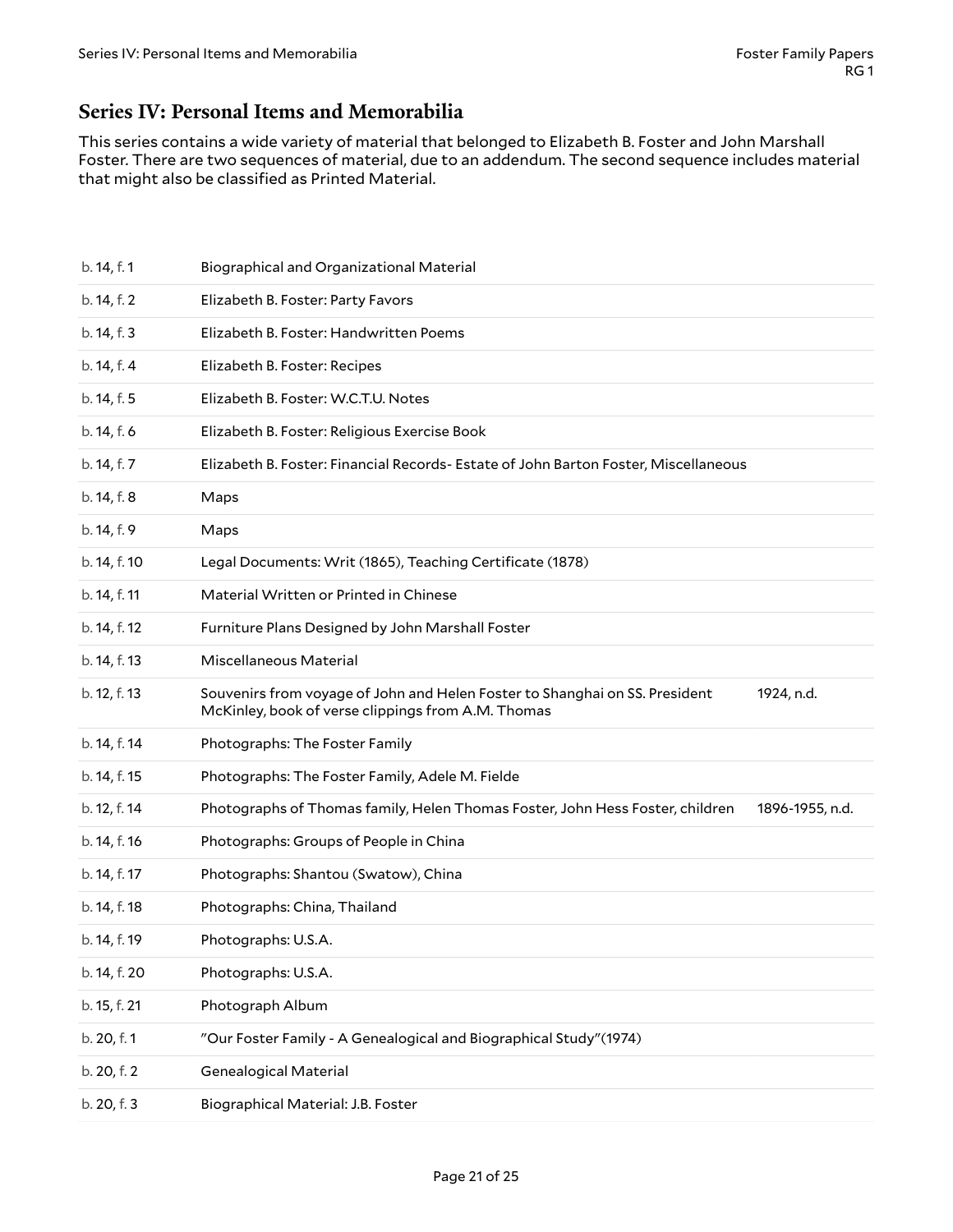| b. 20, f. 4  | Biographical Notes: John Marshall Foster                                                                                                                                                                                                                                                                                                        |           |
|--------------|-------------------------------------------------------------------------------------------------------------------------------------------------------------------------------------------------------------------------------------------------------------------------------------------------------------------------------------------------|-----------|
| b. 20, f. 5  | Biographical Material: Mr. and Mrs. John Marshall Foster incl. notes re: Adele<br>Fielde                                                                                                                                                                                                                                                        |           |
| b. 20, f. 6  | Biographical Material: Anna E. Foster                                                                                                                                                                                                                                                                                                           |           |
| b. 20, f. 7  | Biographical Material: Frank C. Foster                                                                                                                                                                                                                                                                                                          |           |
| b. 20, f. 7  | Biographical Material: Grace R. Foster - Autobiography, edited by John T. Foster<br>(1988)                                                                                                                                                                                                                                                      |           |
| b. 20, f. 8  | Biographical Material: John Hess Foster: Random Recollections and<br>Reminiscences, Part One (1891-1900); "Changsha Memories"- an oral interview<br>with John T. Foster by Marilyn Starr (1980); Random Recollections and<br>Reminiscences, Part Three (1911-1920):"Helen Odiorne Thomas, My Wife, and the<br>Thomas Family," by John H. Foster |           |
| b. 20, f. 8  | Biographical Material: John T. Foster: "China Up and Down - 1919-1943"                                                                                                                                                                                                                                                                          |           |
| b. 20, f. 9  | Certificates and Documents - JMF                                                                                                                                                                                                                                                                                                                |           |
| b. 20, f. 10 | Certificates and Documents - JHF                                                                                                                                                                                                                                                                                                                |           |
| b. 20, f. 11 | Certificate of Disinfection or of Noninfection (1927) - JHF                                                                                                                                                                                                                                                                                     |           |
| b. 20, f. 12 | <b>Financial Material - JHF</b>                                                                                                                                                                                                                                                                                                                 |           |
| b. 20, f. 13 | Financial Material - JMF, Account Book - Waterville, Maine                                                                                                                                                                                                                                                                                      | 1928-1940 |
| b. 20, f. 14 | Health Record - Dr. and Mrs. JHF                                                                                                                                                                                                                                                                                                                |           |
| b. 20, f. 15 | A Directory of the American and European Community Changsha, China,                                                                                                                                                                                                                                                                             | 1925-1926 |
| b. 20, f. 16 | Flag of Taiwan                                                                                                                                                                                                                                                                                                                                  |           |
| b. 20, f. 17 | Map: China, Changsha, Mission Fields of Northern Baptist in China (1940),<br><b>Showing Mission Stations</b>                                                                                                                                                                                                                                    |           |
| b. 20, f. 18 | Material re: Faculty Tennis Club (1921-1926)                                                                                                                                                                                                                                                                                                    |           |
| b. 20, f. 19 | Material Written or Printed in Chinese                                                                                                                                                                                                                                                                                                          |           |
| b. 20, f. 20 | Misc. incl. Pamphlets, Program, Material re: Adele Fielde                                                                                                                                                                                                                                                                                       |           |
| b. 21, f. 21 | Photographs: Clara Hess Foster                                                                                                                                                                                                                                                                                                                  |           |
| b. 21, f. 22 | Photographs: Family and Friends in China                                                                                                                                                                                                                                                                                                        |           |
| b. 21, f. 23 | Photographs: Foster Family                                                                                                                                                                                                                                                                                                                      |           |
| b. 21, f. 24 | Photographs: Foster Family                                                                                                                                                                                                                                                                                                                      |           |
| b. 21, f. 25 | Photographs: Foster Home in China                                                                                                                                                                                                                                                                                                               |           |
| b. 21, f. 26 | Photograph: Great Wall of China near Nankow Pass                                                                                                                                                                                                                                                                                                |           |
| b. 21, f. 27 | Photographs: Groups of People in China                                                                                                                                                                                                                                                                                                          |           |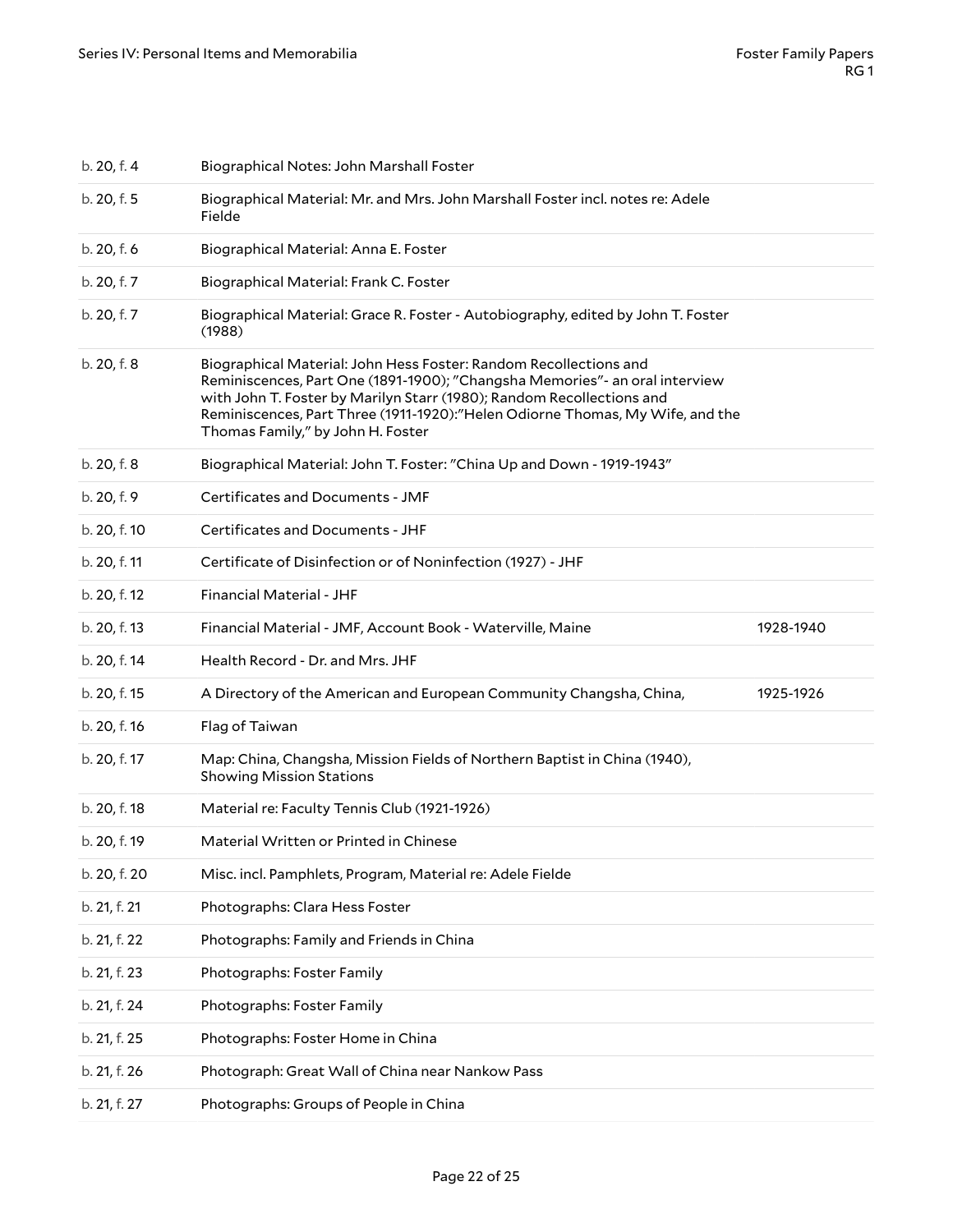| b. 21, f. 28 | Photographs: Misc. incl. Hurricane of 1938 in New Haven |          |
|--------------|---------------------------------------------------------|----------|
| b. 21, f. 29 | Photographs: Scenes and Groups of People in China       |          |
| b. 21, f. 30 | Photographs: Scenes in China                            |          |
| b. 21, f. 31 | Photograph: Students at Lingnan University              | 1927     |
| b. 21, f. 32 | Photographs: Used in "Our Foster Family"                |          |
| b. 21, f. 33 | Postcards                                               |          |
| b. 21, f. 34 | Photograph: Yale-in-China personnel, Atterburg Chapel   | 1923 Jun |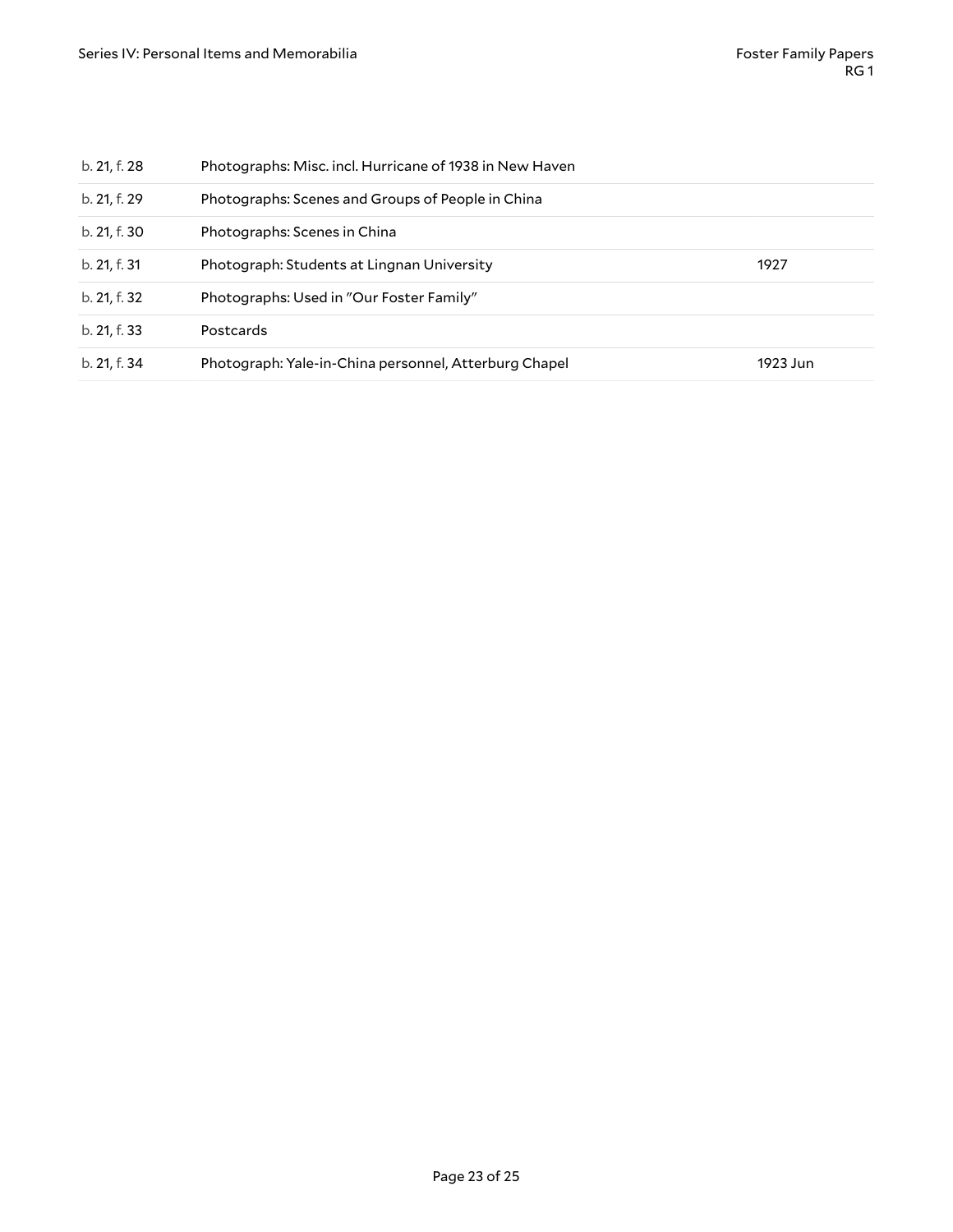### <span id="page-23-0"></span>**Series V: Printed Material, 1853-1920**

Printed Material includes magazine and newspaper clippings, pamphlets, and programs related to the Foster family. A section of books, which includes a Chinese hymnal, a Greek Testament, a workbook of the Chinese language, possibly written by Adele M. Fielde, and the *Historical Sketch of the South China Mission* by Lida Scott Ashmore, is located at the end of this series.

<span id="page-23-1"></span>

| b. 16, f. 1  | Newspaper: Zion's Advocate                                                                                                                  | 1853 Jun 17 |
|--------------|---------------------------------------------------------------------------------------------------------------------------------------------|-------------|
| b. 16, f. 2  | Newspaper: Linfield College Bulletin                                                                                                        | 1973 Jul    |
| b. 16, f. 3  | Pamphlets and Programs Re: Religious Topics                                                                                                 |             |
| b. 16, f. 4  | Pamphlets and Programs Re: Academic Topics                                                                                                  |             |
| b. 16, f. 5  | Pamphlets and Programs Re: Miscellaneous Topics                                                                                             |             |
| b. 16, f. 6  | Newspaper Clippings: Written by John Marshall Foster                                                                                        |             |
| b. 16, f. 7  | Newspaper Clippings Re: Religious Topics                                                                                                    |             |
| b. 16, f. 8  | Newspaper Clippings Re: Religious Topics                                                                                                    |             |
| b.16, f.9    | Newspaper Clippings Re: Centralia and Vashon Island, Washington, U.S.A.                                                                     |             |
| b. 16, f. 10 | Newspaper Clippings Re: Miscellaneous Topics                                                                                                |             |
| b. 16, f. 11 | Magazine Clippings Re: Miscellaneous Topics                                                                                                 |             |
| b. 16, f. 12 | Obituaries and Miscellaneous Re: John Barton Foster and John Marshall Foster                                                                |             |
| b. 16, f. 13 | Books: Greek Testament of John M. Foster                                                                                                    |             |
| b. 16, f. 14 | Books: Chinese hymnal of John M. Foster                                                                                                     |             |
| b. 16, f. 15 | Books: The Review, McMinnville College,                                                                                                     | 1911        |
| b. 16, f. 16 | Books: The Review, McMinnville College,                                                                                                     | 1912        |
| b. 16, f. 17 | Books: Historical Sketch of the South China Mission of the American Baptist<br>Foreign Missionary Society, 1860-1920, by Lida Scott Ashmore |             |